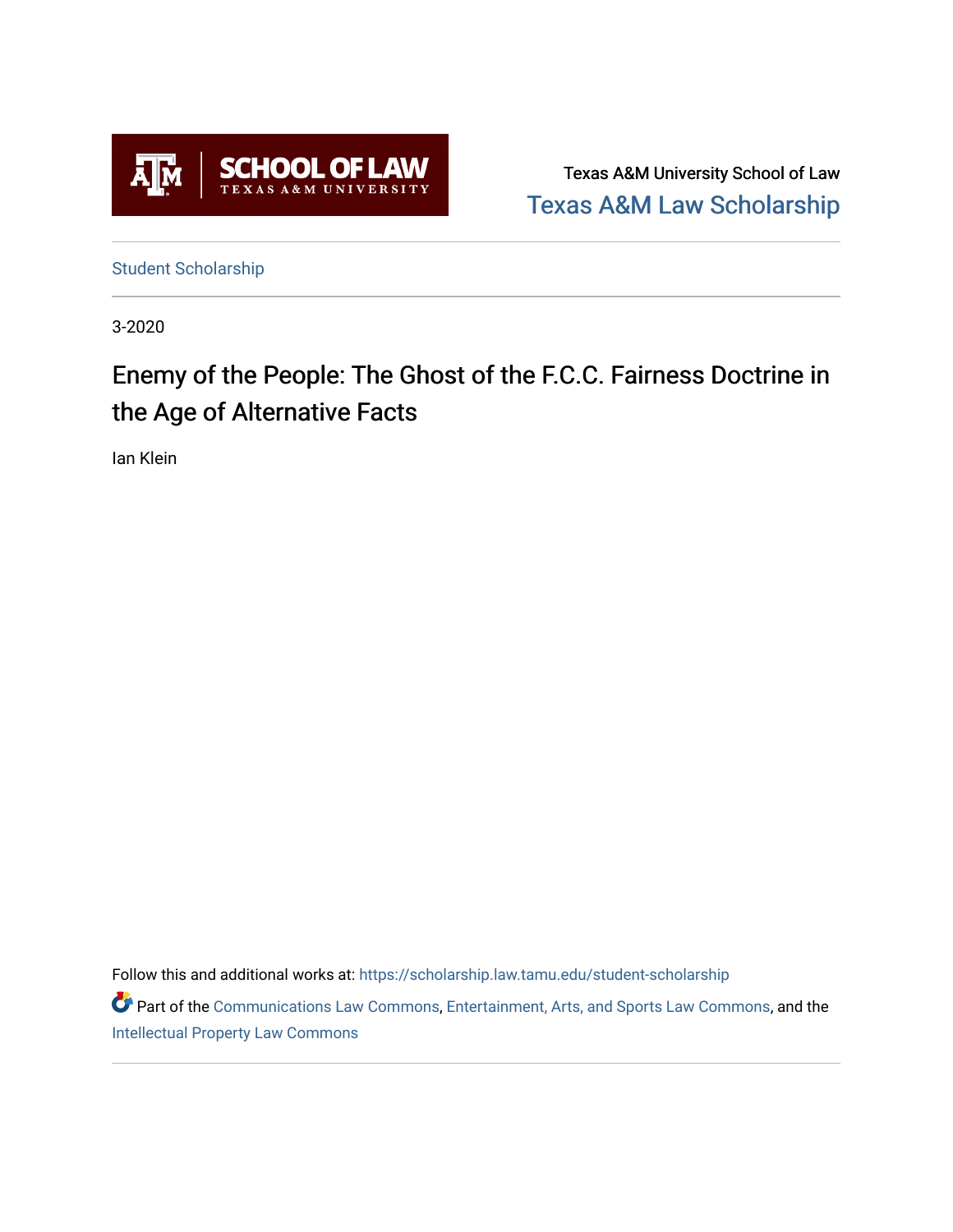## **Enemy of the People: The Ghost of the F.C.C. Fairness Doctrine in the Age of Alternative Facts**

 $by$  Ian Klein<sup>1</sup>

*"If you repeat a lie often enough, it becomes the truth."* -Joseph Goebbels<sup>2</sup>

#### **Abstract**

The FCC Fairness Doctrine required that all major broadcasting outlets spend equal time covering both sides of all controversial issues of national importance. The Fairness Doctrine remained the standard for decades before it stopped being enforced during the Reagan administration, and was removed from the Federal Register during the Obama administration. Since the Fairness Doctrine's disappearance, the perception by conservatives and progressives alike has been that major media outlets display overt biases towards one political affiliation or the other. As it becomes harder to determine real news from "fake news," Americans' trust in media is at an all-time low. An appreciable number of people of various political affiliations now want the Fairness Doctrine to be reintroduced in some form. The purpose of this article is threefold: first, to examine the modern analogues to legal and Constitutional issues that the Fairness Doctrine overcame in its infancy, as Section II explains. Second, to explore modern problems vis-à-vis media distrust, bias, and reliability, as Section III discusses. Third, to explain why a "Fairness Doctrine 2.0" would go a long way towards curbing the biases in broadcast news media and restoring the American public's trust in journalism, outlined in Section IV. Finally, Section V will offer alternative solutions to the modern issues of media bias, public distrust of media, and "fake news."

 <sup>1.</sup> J.D. Candidate, Class of 2020, Texas A&M University School of Law. I would like to thank Professors Lisa A. Rich and H. Brian Holland for their constant support and guidance, academically and otherwise, and Texas A&M School of Law for giving a second chance to the lonely first-year who flunked out of school. Thanks, and Gig 'Em!

 <sup>2.</sup> Mihir Zaveri, *US High School Apologises for Publishing Nazi Quote in Yearbook*, INDEPENDENT (June 17, 2018, 4:43 PM), https://www.independent.co.uk/news/world/ameri cas/nazi-yearbook-quote-apology-massachusetts-andover-high-school-a8403136.html.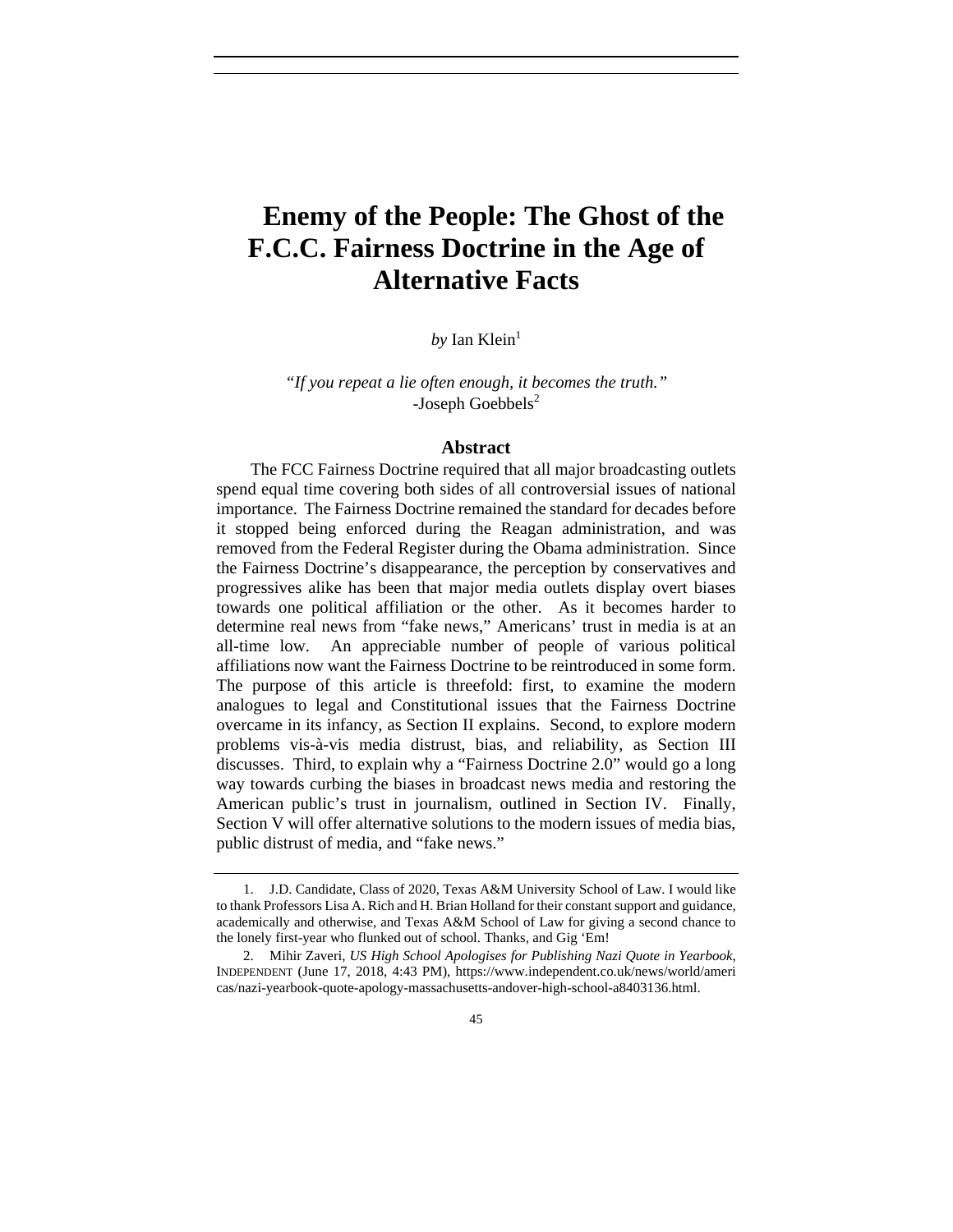#### **Introduction**

The Digital Age has seen mankind develop abilities that our forefathers would find indistinguishable from magic: we have created glass rectangles that, if touched in the right spots, will make pizza appear at our doors; we have engineered programs that effortlessly navigate a 600-ton flying machine from one part of the planet to another;<sup>3</sup> perhaps most impressively, we have amassed archives containing several lifetimes worth of every flavor of pornography imaginable.<sup>4</sup> Arguably the most powerful of these abilities, however, is the ability to instantaneously disseminate information including misleading information—to a potentially unlimited number of people.

Humans have more access to information than ever before. The problem that such access creates, however, is that this information including information relating to significant, controversial issues—is frequently presented in a very biased manner.<sup>5</sup> An overwhelming majority of Americans believe that major media outlets are objectively biased, taking either an overtly liberal or overtly conservative position on major issues.<sup>6</sup>

This distrust of media reached a boiling point during and after the 2016 Presidential Election, with both President Donald J. Trump and thencandidate Hillary Clinton decrying various mainstream media outlets as "fake news" responsible for the widespread dissemination of "alternative facts."<sup>7</sup> While much of the fake news epidemic can be attributed to openly

 <sup>3.</sup> *EASA Approves New Autopilot TCAS Mode for Airbus A380*, AEROSPACE TECHNOLOGY (Aug. 20, 2009), https://www.aerospace-technology.com/uncategorised/news 62606-html/.

 <sup>4.</sup> Mark Ward, *Web Porn: Just How Much Is There?*, BBC (July 1, 2013), https:// www.bbc.com/news/technology-23030090 (estimating that as much as 37% of all data on the internet is pornography).

 <sup>5.</sup> Jeffrey M. Jones, *Americans: Much Information, Bias, Inaccuracy in News*, GALLUP (June 20, 2018), https://news.gallup.com/opinion/gallup/235796/americans-misinfo rmationbias-inaccuracynews.aspx?g\_source=link\_NEWSV9&g\_medium=TOPIC&g\_campaign= ite m\_&g\_content=Americans%3a%2520Much%2520Misinformation%2c%2520Bias%2c%25 20Inaccuracy%2520in%2520News.

 <sup>6.</sup> Michael Barthel & Amy Mitchel, *Americans' Attitudes About the News Media Deeply Divided Along Partisan Lines,* PEW RESEARCH CENTER (May 10, 2017), https://www.journalism.org/2017/05/10/americans-attitudes-about-the-news-media-deeplydivided-along-partisan-lines/.

 <sup>7.</sup> Callum Borchers, *How Hillary Clinton Might Have Inspired Trump's 'Fake News' Attacks*, WASH. POST (Jan. 3, 2018), https://www.washingtonpost.com/news/the-fix/wp/ 2018/01/03/how-hillary-clinton-might-have-inspired-trumps-fake-news-attacks/; Amber Jamieson, *'You Are Fake News:' Trump Attacks CNN and BuzzFeed at Press Conference*, THE GUARDIAN (Jan. 11, 2017, 1:41 PM), https://www.theguardian.com/us-news/2017/jan/ 11/trump-attacks-cnn-buzzfeed-at-press-conference; Rebecca Sinderbrand, *How Kellyanne Conway Ushered in the Age of Alternative Facts*, WASH. POST (Jan. 22, 2017, 8:44 PM), https://www.washingtonpost.com/news/the-fix/wp/2017/01/22/how-kellyanne-conway-ushe red-in-the-era-of-alternative-facts/.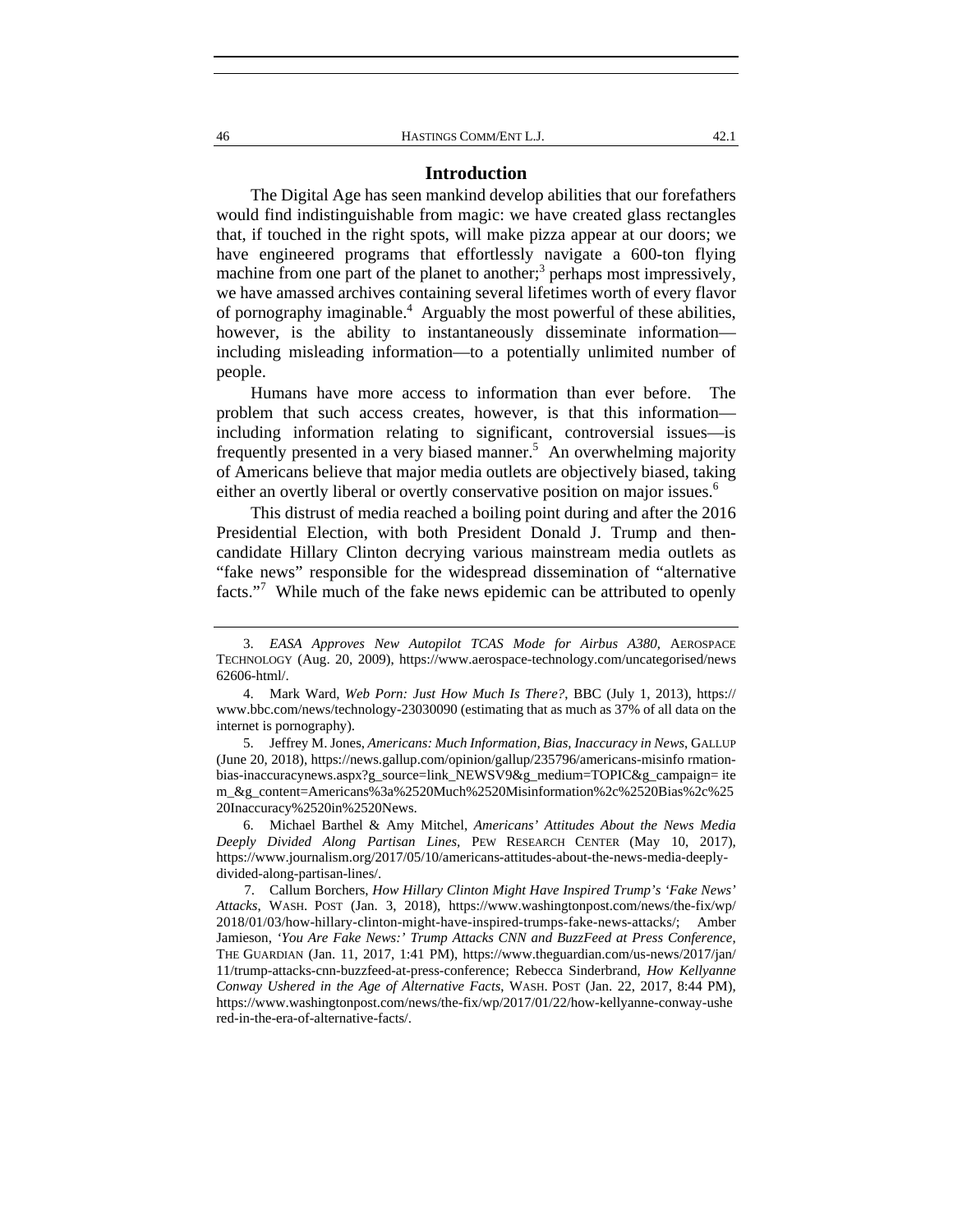2020 ENEMY OF THE PEOPLE 47

partisan sources such as Infowars and Occupy Democrats, the public perception of major media outlets—such as MSNBC, CNN, and Fox News—has gone from bad to worse; almost three quarters of Americans now not only believe that mainstream media displays overt biases, but reports information that the outlets know to be false or purposefully misleading—in other words, fake news.<sup>8</sup> This perception of willful bias is pervasive, not only among the general public, but in our political leaders as well. President Obama decried the conservative Fox News as "destructive," while in 2017, President Trump described what he called the "fake news" media as "the Enemy of the American people."<sup>9</sup>

An electorate that overwhelmingly distrusts the media creates two problems: (1) an uninformed electorate which casts votes based on incomplete, biased, or fraudulent fact reporting, and (2) an increasinglypolarized population, whose pre-existing biases and political animosities are exacerbated by the consumption of factually-irreconcilable accounts of national and global affairs.<sup>10</sup>

A potential solution to the epidemic of media bias and distrust would be to re-implement the FCC Fairness Doctrine. The Fairness Doctrine required that holders of broadcast licenses devote a reasonable amount of their airtime to "controversial issues of public importance," and that when such issues were presented, contrasting views on the issues had to be aired.<sup>11</sup> Re-implementing the Fairness Doctrine or implementing a similar rule would likely reduce the amount of overt bias in media—or at least the public perception of media bias, and resulting distrust of media—and foster a betterinformed American people.

This article will examine the potential reimplementation of the FCC Fairness Doctrine ("Fairness Doctrine 2.0") in response to the contemporary

 <sup>8.</sup> Joe Concha, *Poll: 72 Percent Say Traditional Outlets 'Report News They Know to Be Fake, False, or Purposely Misleading'*, THE HILL (June 27, 2018, 8:52 AM), https:// thehill.com/homenews/media/394352-poll-72-percent-say-traditional-outlets-report-news-th ey-know-to-be-fake-false.

 <sup>9.</sup> Erik Hayden, *Obama: Fox News' 'Point of View' is 'Destructive'*, THE ATLANTIC (Sept. 20, 2010), https://www.theatlantic.com/politics/archive/2010/09/obama-fox-news-poi nt-of-view-is-destructive/339970; Donald J. Trump (@realDonaldTrump) TWITTER (Feb. 17, 2017, 1:48 PM), https://twitter.com/realDonaldTrump/status/832708293516632065 (decrying specifically the New York Times, NBC News, ABC, CBS, and CNN as "fake news" in reaction to unfavorable coverage of Trump himself. President Trump generally uses the phrase "fake news" to refer to bias in media, while for purposes of this article, "fake news" refers to factually false stories spread by objectively disreputable online outlets).

 <sup>10.</sup> *See generally* Nathaniel Persily, *Can Democracy Survive the Internet?*, 28 J. OF DEMOCRACY 2 (2017); Anthony M. Barlow, *Restricting Election Day Exit Polling: Freedom of Expression v. the Right to Vote*, 58 U. CIN. L. REV. 1003, 1006 (1990); *Exit Polls and the First Amendment*, 98 HARV. L. REV. 1927, 1928-29 (1985).

<sup>11</sup>*.* KATHLEEN A. RUANE*,* CONG. RESEARCH SERV., R40009, FAIRNESS DOCTRINE: HISTORY AND CONSTITUTIONAL ISSUES (2011).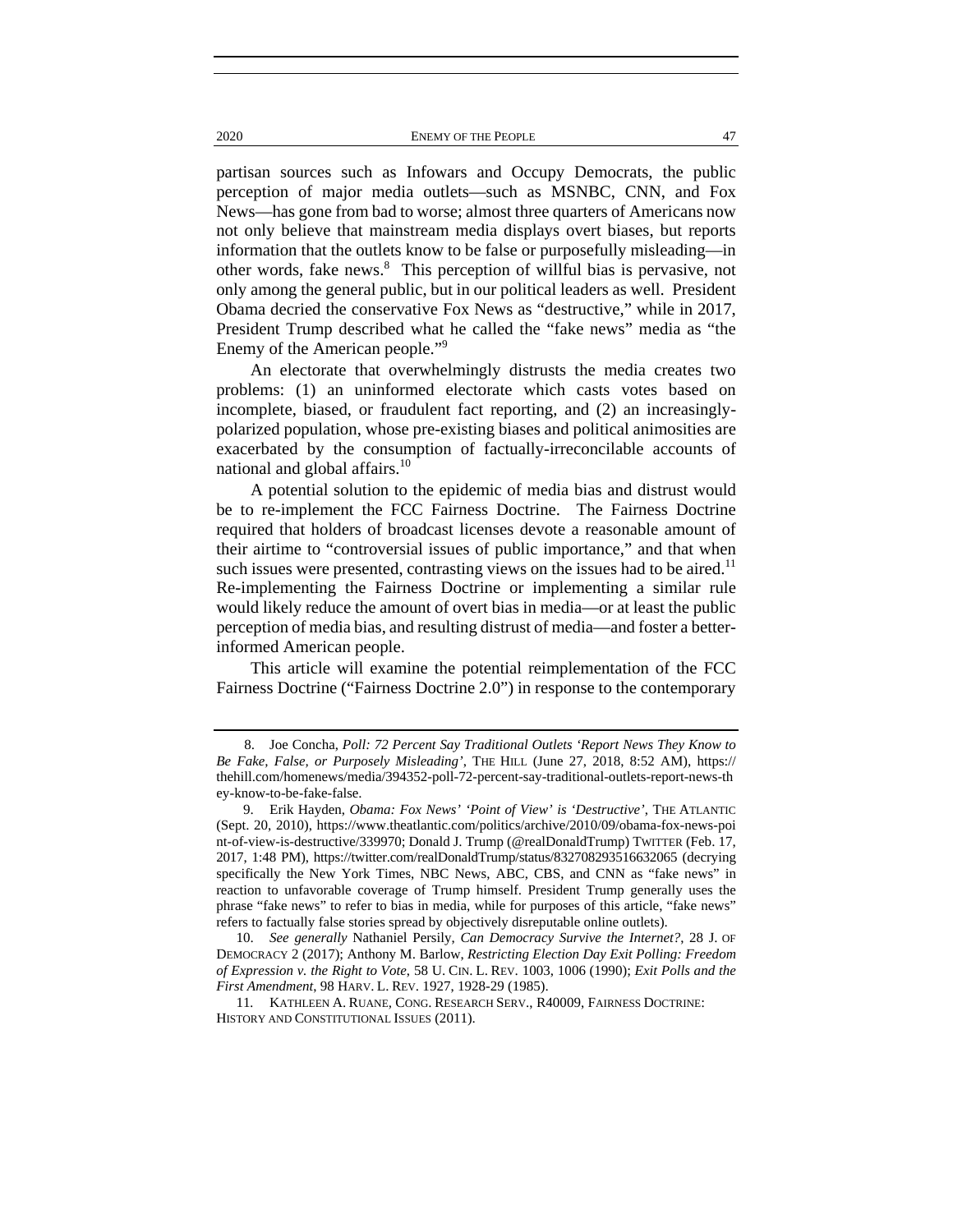48 HASTINGS COMM/ENT L.J. 42.1

fake news dilemma. Part II discusses the political and legal history of the Fairness Doctrine. Part III gives a detailed account of contemporary issues surrounding media bias and "fake news." Part IV discusses the potential benefits and consequences of Fairness Doctrine 2.0, including the modern analogues to the legal dilemmas that the Fairness Doctrine created and overcame. Part V discusses several alternative methods of restoring the public's trust in media. Ultimately, this article will discuss why implementing Fairness Doctrine 2.0 would go a long way towards curbing bias in broadcast news media, and likely restore some of the public's trust in journalism.

Finally, the irony is not lost on me that, in writing an article about the biases of various news outlets, I cite to sources published by many of those very same outlets. To that end, I quote the first anonymous muse to utter these words into the vast, endless reaches of cyberspace: "[i]t really do be like that sometimes."<sup>12</sup>

## **History of the Fairness Doctrine**

Since the outset of broadcast regulation and jurisprudence, courts justified the regulation of broadcasters because of two overarching themes: the scarcity of broadcast frequencies and the right of the public to be informed. $13$ 

## *Early Regulation of Mass Communication*

After World War I, and its contemporaneous technological advances, radio became the most efficient form of mass communication available to mankind. Accordingly, the United States passed the Radio Act of 1927 which, in addition to regulating radio in general, laid the groundwork for the Fairness Doctrine by (1) requiring licenses for radio broadcasters, and (2) mandating that the licensees "serve the public interest."<sup>14</sup>

During the Roosevelt Administration, Congress passed the Federal Communications Act of 1934, which supplanted the Radio Act and created the Federal Communications Commission ("FCC"): the chief regulatory body governing radio (and later, communications generally), with a mission to "encourage the larger and more effective use of radio in the public interest."15 While officially replacing the Radio Act, it is important to note

 <sup>12.</sup> *It Really Do Be Like That Sometimes*, KNOW YOUR MEME, https://knowyourmeme. com/memes/it-really-do-be-like-that-sometimes (last visited Jan. 13, 2019).

 <sup>13.</sup> JOHN S. BERRESFORD, FEDERAL COMMUNICATIONS COMMITTEE, No. 2005-2, THE SCARCITY RATIONALE FOR REGULATING TRADITIONAL BROADCASTING: AN IDEA WHOSE TIME HAS PASSED (2005).

 <sup>14.</sup> Radio Act of 1927, H.R. 9971, 69th Cong. §§ 11, 21 (1927); 47 U.S.C. §§ 81-119 (repealed 1934).

 <sup>15.</sup> Communications Act of 1934, 47 U.S.C. § 303(g) (1946).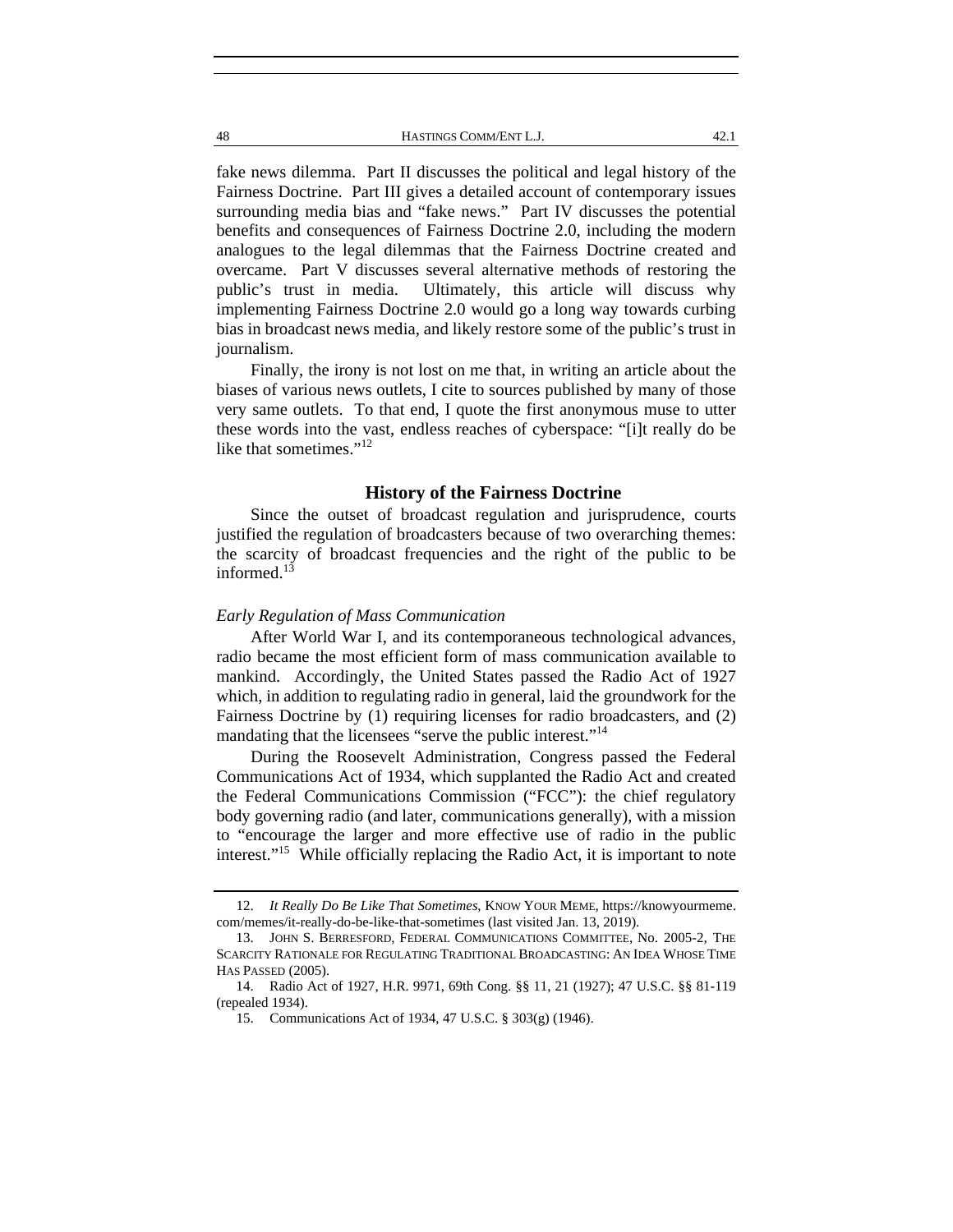2020 ENEMY OF THE PEOPLE 49

that the Communications Act retained the Radio Act's requirements of licensure and "serving the public interest."<sup>16</sup> The FCC's initial purpose was not censorship and regulation of what media outlets could publish or broadcast, but to issue and renew broadcast licenses.<sup>17</sup> The FCC believed that broadcasters had a duty to the public because of their position as gatekeepers of the news, that a democratic society should be given maximum opportunity to express diverse viewpoints on controversial issues, and, importantly, maximum opportunity to hear and read the conflicting view of others.<sup>18</sup>

In addition to creating the FCC, the Communications Act established public ownership of all broadcast channels—that is, broadcast channels belonged to the state as a representative body of the people.<sup>19</sup>

The FCC lived a relatively peaceful existence until 1938 when, like so many facets of American life before and since, $^{20}$  that peace was disrupted by Bostonians: namely Lawrence J. Flynn and John Shepard III.<sup>21</sup> Flynn, a former employee of the Yankee Network (an ironically-named Boston-based radio news network that existed from 1929-1964), challenged the licenses of two Yankee Network affiliate stations that Shepard owned—WNAC and WAAB—claiming that the stations were being used to air one-sided political viewpoints, and broadcast attacks (including editorials) against local and federal politicians that Shepard opposed. $^{22}$ 

The FCC requested that Shepard provide details about these programs, and in response, the Yankee Network agreed to drop the editorials.<sup>23</sup> Flynn then created a company called Mayflower Broadcasting, and petitioned the FCC to award him WAAB's license.<sup>24</sup> The FCC refused Mayflower's request to take over Yankee Network's WAAB license because of Flynn's difficulty in obtaining adequate financing for his proposed outlet.<sup>25</sup> The FCC reluctantly renewed WAAB's license, and in so doing, laid the groundwork for the Fairness Doctrine.<sup>26</sup>

The FCC took issue with Shepard's one-sided editorials that, in the FCC's words, "made no pretense at objective, impartial reporting . . .

 21. VICTOR PICKARD, AMERICA'S BATTLE FOR MEDIA DEMOCRACY: THE TRIUMPH OF CORPORATE LIBERTARIANISM AND THE FUTURE OF MEDIA REFORM 104 (2014); STEVEN J. SIMMONS, THE FAIRNESS DOCTRINE AND THE MEDIA 37 (1978).

 <sup>16.</sup> *The Mayflower Doctrine Scuttled*, 59 YALE L.J. 759, 762 (1950).

 <sup>17.</sup> *Id.*

<sup>18.</sup> *Id.* at 760.

 <sup>19. 47</sup> U.S.C. § 301.

 <sup>20.</sup> *See generally* EDWARD COUNTRYMAN, THE AMERICAN REVOLUTION (1985).

 <sup>22.</sup> STEVEN J. SIMMONS, THE FAIRNESS DOCTRINE AND THE MEDIA 37 (1978).

 <sup>23.</sup> *Id.*

 <sup>24.</sup> *Id.* 

 <sup>25.</sup> *Id.*

 <sup>26.</sup> *Id.*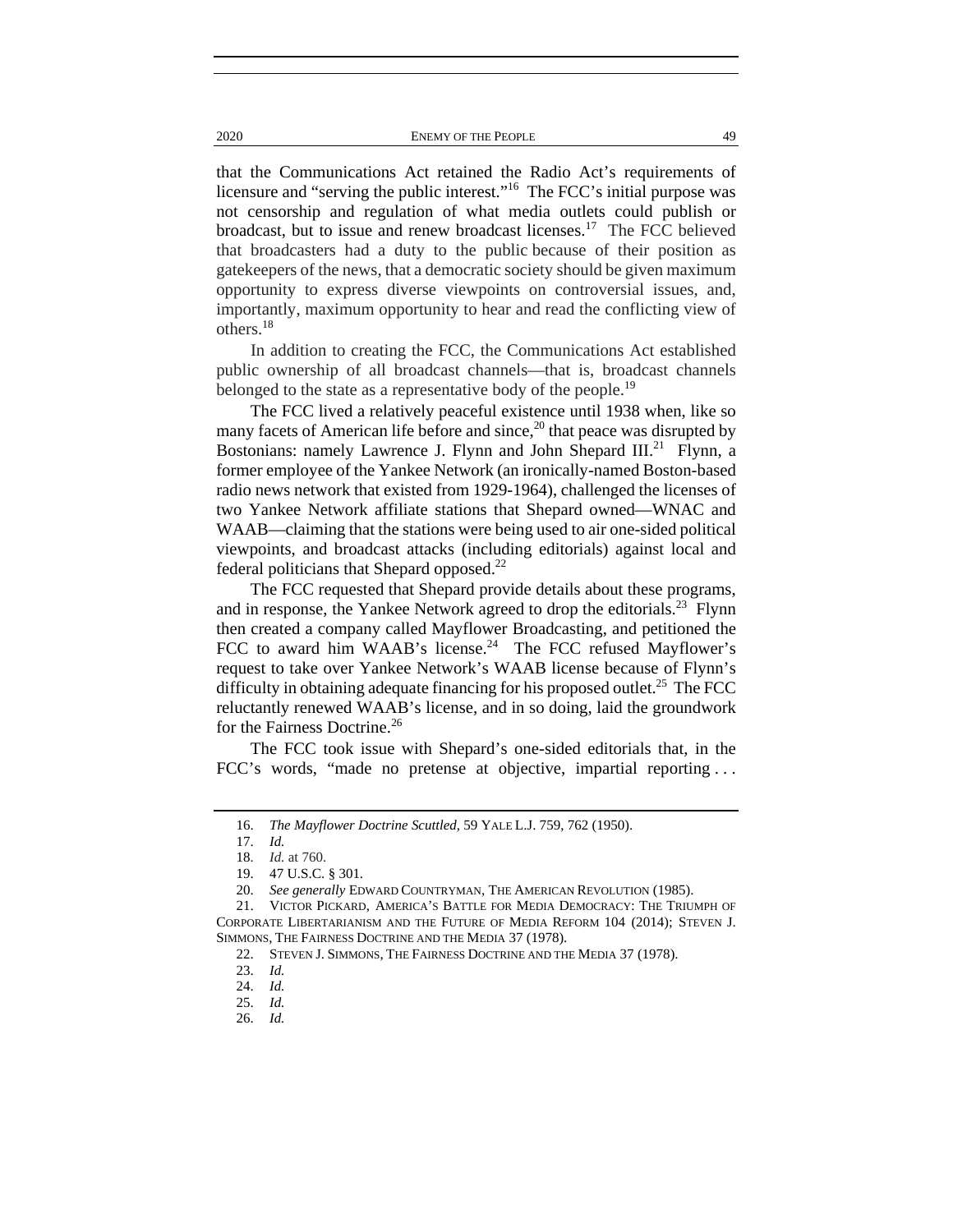| 50 | HASTINGS COMM/ENT L.J. |  |
|----|------------------------|--|
|    |                        |  |

[revealing] a serious misconception of [WAAB's] duties and functions under the law."27 The FCC explained that a "truly free radio" could not be used solely to advocate causes, political candidacies, and principles which the licensee regarded favorably.<sup>28</sup> "In brief," the FCC explained, "[t]he broadcaster cannot be an advocate."<sup>29</sup> Importantly, the FCC laid out its policy considerations for condemning WAAB's one-sided editorials:

Freedom of speech on the radio must be broad enough to provide full and equal opportunity for the presentation to the public of all sides of public issues. *Indeed, as one licensed to operate in a public domain the licensee has assumed the obligation of presenting all sides of important public questions fairly, objectively and without bias. The public interest—and not private—is paramount*. These requirements are inherent in the conception of public interest set up by the Communications Act as the criterion of regulation.30

The non-advocacy requirement of the FCC's Mayflower decision, as well as the public need to receive fair interpretations of all meaningful sides of important issues, came to be known as the Mayflower Doctrine.<sup>31</sup> Basically, the ruling said that a broadcaster could not be an advocate through personal editorials.<sup>32</sup>

Although the intent of the Mayflower decision was to increase discussion of various issues of public importance, the broadcasting industry decided to avoid any potential trouble from the non-advocacy requirement by avoiding discussing controversial issues altogether.<sup>33</sup> In mid-1945, the FCC sought to resolve the dilemma by requiring licensees to present controversial issues; the FCC explained that "the operation of any station under the extreme principles that no time shall be sold for the discussion of controversial public issues . . . is inconsistent with the concept of public interest established by the Communications Act as the criterion of radio regulation."34 The Commission not only rejected the practice of avoiding discussions of issues over the air, but affirmatively indicated that a licensee

 <sup>27.</sup> *Mayflower Broadcasting Corp.*, 8 F.C.C. 333, 339 (1941).

 <sup>28.</sup> *Id.*

 <sup>29.</sup> *Id.*

 <sup>30.</sup> *Id.* (emphasis added) (creating precedent for the FCC regulating the content of editorials, rather than exclusively informative news).

 <sup>31.</sup> SIMMONS *supra* note 23, at 38.

 <sup>32.</sup> *See generally* 8 F.C.C. 333.

 <sup>33.</sup> *Editorializing by Broadcast Licensees*, 13 F.C.C. 1246, 1259 (1949) (noting that the Mayflower decision "fully and completely suppressed and prohibited the licensee from speaking in the future over his facilities in behalf of any cause").

 <sup>34.</sup> *United Broadcasting Co.*, 10 F.C.C. 515, 518 (1945).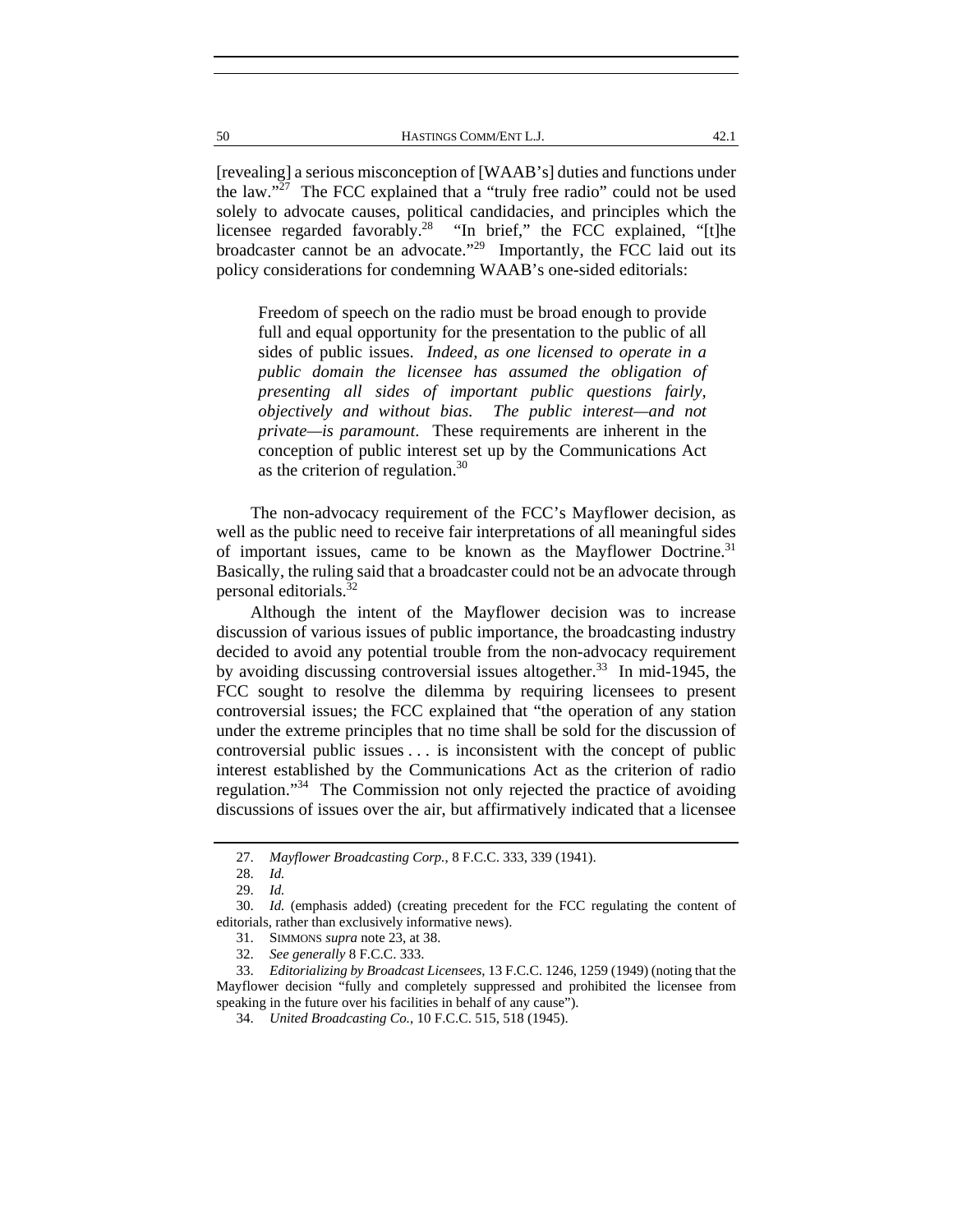was, in fact, obligated to present such programs if it were to meet its requirements vis-à-vis the public interest standard.<sup>35</sup>

Further elaboration of broadcaster obligations to promote fair discussions of issues soon followed in the Commission's rulings on the separate petitions filed by Robert Scott and Sam Morris in 1946. In the Scott case, the Commission took the significant step of ruling that even one side of popularly accepted ideas could not be presented. Scott, an atheist, requested, and was denied, time in which to refute the ideas advanced by religious programming over the stations of which he complained in his petition.36 The Commission denied his petition because the problem was "broader in scope than the complaint against the particular stations ... involved."37 "If freedom of speech is to have meaning," the Commission stated, "it cannot be predicated on the mere popularity or public acceptance of the ideas sought to be advanced. It must be extended as readily to ideas which we disapprove or abhor as to ideas which we approve."<sup>38</sup>

The Commission held in *In re Robert Harold Scott* that while an issue or personality may not seem to be important, it "may be projected into the realm of controversy by virtue of being attacked."<sup>39</sup> The holders of a belief should not be denied the right to answer attacks upon them or their belief solely because they are few in number.<sup>40</sup> In  $\overline{In}$  *in re Sam Morris*, the Commission suggested that even advertising was not beyond the reach of fairness treatment.<sup>41</sup> The Commission held that, while the normal advertising of a product or service does not usually raise issues of importance, it must be recognized that under some circumstances it may well do so; the fact that the occasion for the controversy happens to be an advertisement does not diminish the duty of the broadcaster to treat it as an issue of public interest.<sup>42</sup>

While the *Scott* and *Morris* decisions elaborated on a broadcaster's obligations, broadcast licensees needed more clarity in order to ensure that they understood the FCC's public interest and non-advocacy requirements, and in the light of these compelling needs, the Commission initiated a study to clarify its position with respect to the obligations of broadcast licensees in the field of broadcast of news, commentary, and opinion. $43$  The result of this inquiry was the opinion that would include the Fairness Doctrine.

 <sup>35.</sup> *Id.*

 <sup>36.</sup> *In re Petition of Robert Scott*, 11 F.C.C. 372, 376 (1946).

 <sup>37.</sup> *Id.*

 <sup>38.</sup> *Id.*

 <sup>39.</sup> *Id.* at 374.

 <sup>40.</sup> *Id.* at 376.

 <sup>41.</sup> *In re Petition of Sam Morris*, 11 F.C.C. 197, 198 (1946).

 <sup>42.</sup> *Id.* at 198-99.

 <sup>43.</sup> *Editorializing by Broadcast Licensees*, 13 F.C.C. 1246 (1949).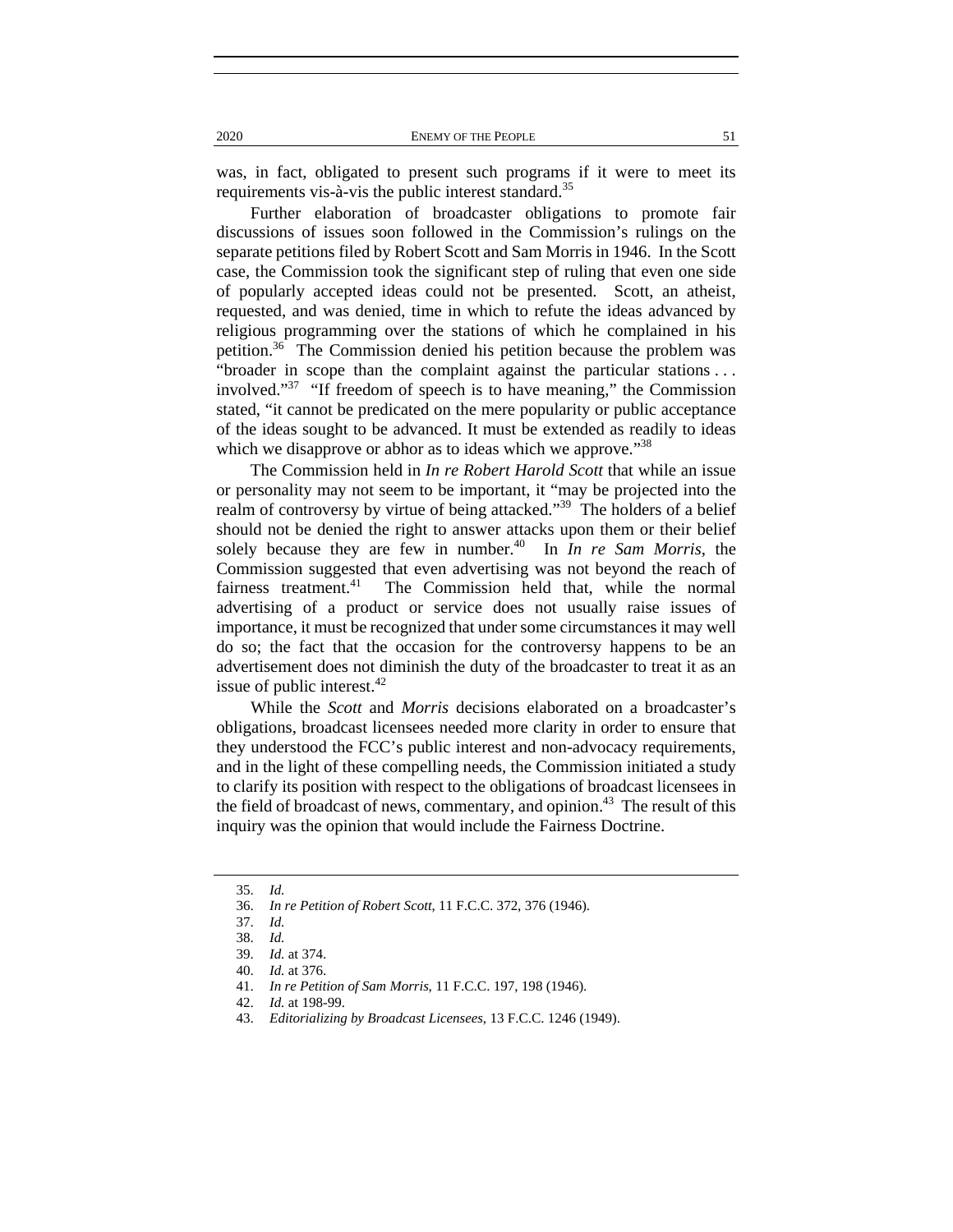#### *Enter the Fairness Doctrine*

The FCC laid out the Mayflower Doctrine during the height of World War II, when restrictions on radio broadcasts were essentially unassailable (after all, "loose lips sink ships"). As the national willingness to sacrifice certain liberties for the sake of the war effort decreased, broadcast licensees' disillusionment with the lack of clarity flowing from Mayflower-era FCC decisions manifested itself. In response, in 1949, the FCC published a report—*In the Matter of Editorializing by Broadcast Licensees*—which contained the two provisions that would come to be known as the Fairness Doctrine.<sup>44</sup>

The report interpreted the "public interest" provisions of the Radio Act and the Communications Act as a mandate to promote "a basic standard of fairness" in broadcasting.<sup>45</sup> Accordingly, licensees had the duty to devote airtime to objective, nonpartisan coverage of controversial issues that were of interest to their home communities.<sup>46</sup> Additionally, licensees had to provide an opportunity to reply for individuals such as political candidates or public officials who were the subject of editorials or who perceived themselves to be the subject of unfair attacks in the licensees' news programming.<sup>47</sup> Similarly, opposing candidates for public office were entitled to equal airtime to express their platforms and promote their campaigns. $48$  In the words of the FCC, the second of these requirements mandated that broadcasters' coverage of controversial issues "must be fair in the sense that [the coverage of the issue] provides a reasonable opportunity for the presentation of contrasting points of view."49 Conspicuously absent, however, was a concrete method of determining whether an issue was "controversial," what constituted a "reasonable opportunity to respond," and a guideline for what amount of programming devoted to important, controversial issues would be considered reasonable.<sup>50</sup>

The Fairness Doctrine was predicated on the right of the public to be informed, as opposed to a right shared by the Government, broadcast licensees, and individual citizens to broadcast their exclusive views over the airwaves; in other words, it was focused on the collective good rather than on individual rights.<sup>51</sup> This concept limited licensees' discretion to some extent, but it also advanced a more important goal—that of an informed

 <sup>44.</sup> SIMMONS, *supra* note 23 at 9.

 <sup>45.</sup> *Id.*; 13 F.C.C. 1246.

 <sup>46. 13</sup> F.C.C. at 1249.

 <sup>47.</sup> *Id.*

 <sup>48.</sup> *Id.*

 <sup>49.</sup> SIMMONS, *supra* note 23 at 9; 13 F.C.C. at 1250.

 <sup>50.</sup> SIMMONS, *supra* note 23 at 9; 13 F.C.C. at 1250.

 <sup>51. 13</sup> F.C.C. at 1250.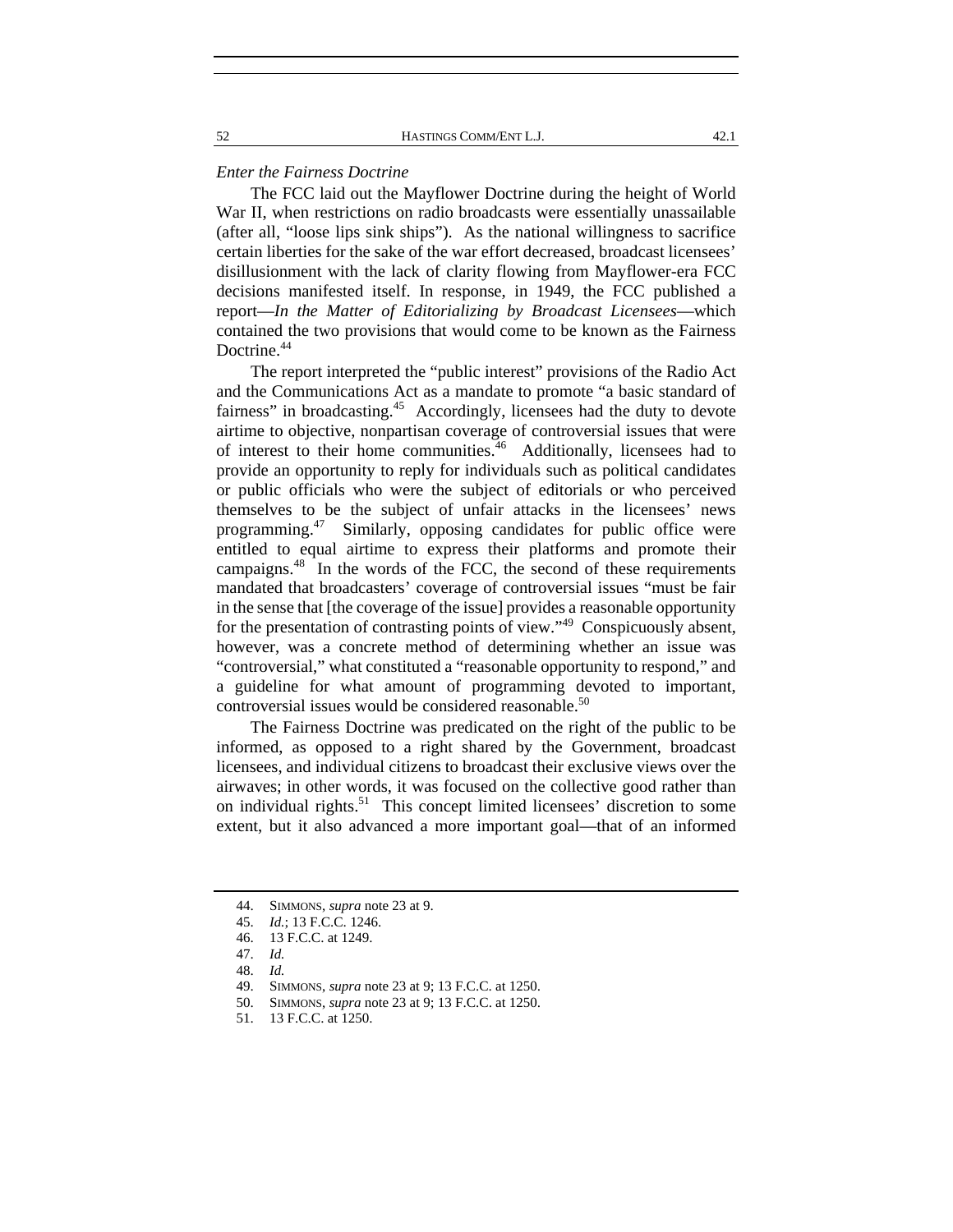citizenry. $52$  The Commission told its licensees that it would provide fairness guidelines on a case-by-case basis.<sup>53</sup>

In short, the Fairness Doctrine required that (1) broadcast licensees devote a reasonable amount of their airtime to "controversial issues of public importance," and (2) when such issues were presented, contrasting views on the issues had to be aired.<sup>54</sup>

## *The "Personal Attack" Rule*

In the decade following the Fairness Doctrine's birth, the FCC dealt with "fairness problems" on an *ad hoc* basis.<sup>55</sup> One aspect of the general fairness concept dealt with equality in treatment of political candidates.<sup>56</sup> In a case involving a candidate seeking the office of Mayor of Chicago, the FCC was petitioned to provide for equal time under Section 315 of the Communications Act.<sup>57</sup> The unfortunately-named mayoral candidate, Lar Daly,<sup>58</sup> claimed that his political opponents had been given exposure to the public in station newscasts.<sup>59</sup> The broadcasters felt that Section 315 should not apply to bona fide newscasts; however, the Commission held that Daly was entitled to equal time.<sup>60</sup> Based on Lar Daly's case, Congress amended Section 315(a) of the Communications Act to exempt bona fide newscasts from fairness requirements.<sup>61</sup> The added portion reflected reaction to the Lar Daly decision and recognized the goals of the Fairness Doctrine. Following the revision, some stations presented both sides of controversial issues; others were still unclear what to do vis-à-vis the fairness requirements; others attempted to avoid fairness obligations altogether.<sup>62</sup>

One such attempt to circumvent the Fairness Doctrine occurred during the 1962 California gubernatorial election, where a California network— KTTV-TV—presented continuous, slanted commentaries by one of their newsmen in support of one gubernatorial candidate.<sup>63</sup> More than twenty of these allegedly biased commentaries degraded the opposing party and the

 63. Thomas J. Houser, *Fairness Doctrine—A Historical Perspective*, 47 NOTRE DAME L. REV. 550, 561 (1972).

 <sup>52.</sup> *Id.*

 <sup>53.</sup> *Id.*

 <sup>54.</sup> SIMMONS, *supra* note 23 at 9; 13 F.C.C. at 1250.

 <sup>55. 13</sup> F.C.C. at 1250.

 <sup>56.</sup> Lar Daly, 18 Radio Reg. 238 (1959) (examining 47 U.S.C. § 315(a)); Federal Communications Act, 47 U.S.C. § 305(a).

 <sup>57. 47</sup> U.S.C. § 315(a).

 <sup>58. 18</sup> Radio Reg. at 238 (seriously, who looks at their newborn baby—the heir to their legacy, monument to their family name, and testament to billions of years of genetic success—and says, "I shall call him 'Lar?'").

 <sup>59.</sup> *Id.*

 <sup>60.</sup> *Id.*

 <sup>61. 47</sup> U.S.C. § 315(a).

 <sup>62.</sup> *Id.*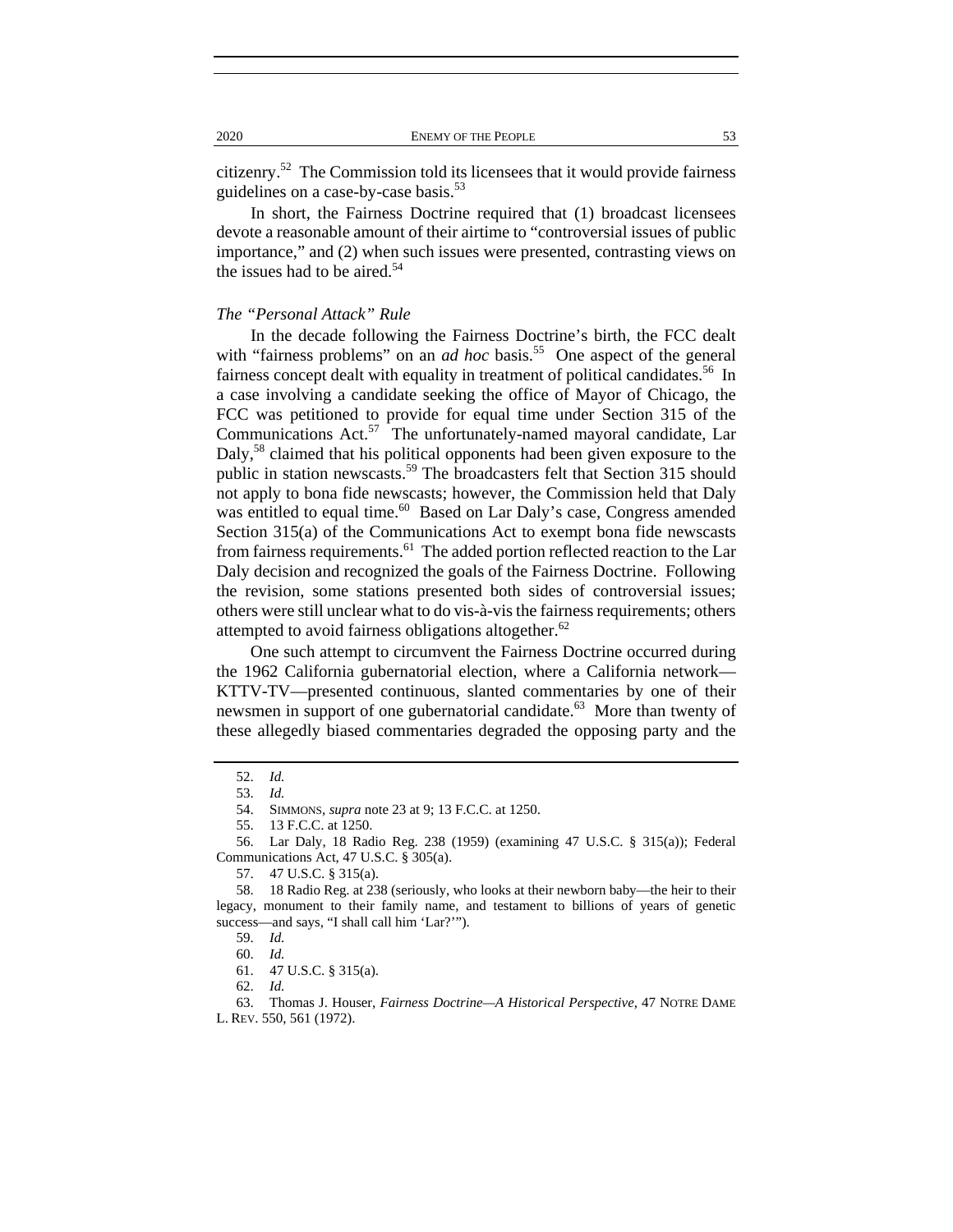54 HASTINGS COMM/ENT L.J. 42.1

opposing candidate; only twice was the opposing candidate allowed to appear on KTTV, and each time his presentation was followed by a rebuttal.<sup>64</sup> The FCC ruled that under the Fairness Doctrine, when a commentator on a broadcast licensee's program attacks one candidate or supports another, the station should send a transcript of the pertinent continuity in each program to the appropriate candidates immediately and should offer a comparable opportunity for an appropriate spokesman to answer the broadcast. $65$  The FCC's rationale was that a continuous opportunity for one side to express their views and a minimal opportunity afforded to opposite views violates the rights of the public to a fair and balanced presentation of the issues.<sup>66</sup>

The personal attack provision required stations airing attacks on the "honesty, integrity, character, or the like qualities" of a person to send the person a tape, script, or accurate summary of the broadcast, a notification as to the time of the broadcast, and an open invitation to respond to the broadcast within one week of the attack—except in the case of "political broadcasts," in which cases the person must be notified within 24 hours. $67$ 

## *The Red Lion Decision and the Scarcity Principle*

After the "Personal Attack Rule" came into existence, it seemed that broadcast licensees had finally had enough of the FCC's regulations. In 1969, the United States Supreme Court reviewed both the Personal Attack Rule and the Fairness Doctrine itself in the case of *Red Lion Broadcasting Co. v. Federal Communications Commission*. 68

In *Red Lion*, Reverend Billy James Hargis "personally attacked" Fred Cook during one program in a series of "Christian Crusades."69 Cook wrote WGCB—the licensee that broadcast the attack—asking for time to respond to Hargis's statements.<sup>70</sup> In its response, WGCB suggested that Cook could only respond if he paid WGCB, or obtained some other kind of sponsorship.<sup>71</sup> Cook responded with a proverbial "oh hell no," and petitioned the FCC for Fairness Doctrine consideration.<sup>72</sup> The Commission ordered the station to provide time for Mr. Cook's reply.<sup>73</sup> The station appealed the decision to the Supreme Court, which unanimously sustained

 <sup>64.</sup> *Id.*

 <sup>65.</sup> *Id.* (citing Times-Mirror Broadcasting Company, 24 Radio Regs. 404 (1963)).

 <sup>66.</sup> *Id.*

 <sup>67.</sup> Houser, *supra* note 63 at 561.

 <sup>68.</sup> *Red Lion Broadcasting Co. v. F.C.C.*, 395 U.S. 367 (1969).

 <sup>69.</sup> *Red Lion*, 395 U.S. at 369.

 <sup>70.</sup> *Id.*

 <sup>71.</sup> *Id.*

 <sup>72.</sup> *Id.*

 <sup>73.</sup> *Id.*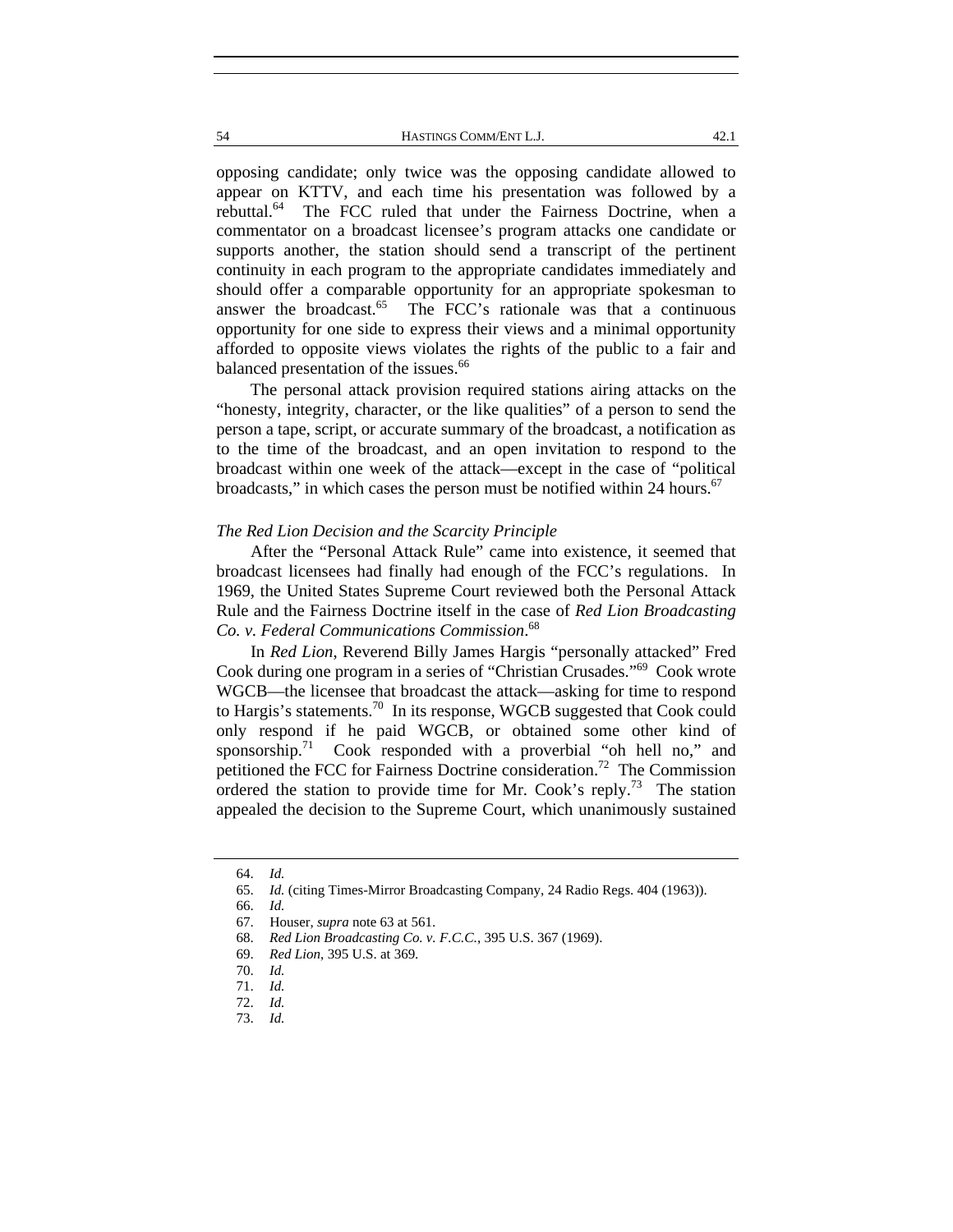the validity of the Commission's personal attack rules.<sup>74</sup> The Court ruled that broadcasters must make time available at their own expense in order to meet their fairness obligations, and at their own initiative if content is not available from other sources.<sup>75</sup> Importantly, the Court noted:

[It] does not violate the First Amendment to treat licensees *given the privilege of using scarce radio frequencies* as proxies for the entire community, obligated to give suitable time and attention to matters of great public concern. To condition the granting or renewal of licenses on a willingness to present representative community views on controversial issues is consistent with the ends and purposes of those constitutional provisions forbidding the abridgment of freedom of speech and freedom of the press.<sup>76</sup>

The crux of the *Red Lion* decision was that because of the scarcity of radio frequencies with which broadcasters of any kind could relay information (the "Scarcity Principle"), the FCC could constitutionally mandate broadcasters to present important issues of public concern in as unbiased a manner as possible.<sup>77</sup> In fact, the Fairness Doctrine passed Constitutional muster in part *because* of the right of the public to be informed of controversial issues, as this complied with the spirit and purpose of the First Amendment.<sup>78</sup> Consistent with the FCC's early rationale for regulating mass communication, the *Red Lion* Court was keen to emphasize the right of the public to be informed, and to receive information free from unnecessary bias.79 While the Scarcity Principle was the backbone of the *Red Lion*  decision, the public's right to information was its heart and soul.

In the decades following *Red Lion*, the Supreme Court examined and upheld the Fairness Doctrine numerous times, but repeatedly declined to extend its broadcast limitations to print media.<sup>80</sup>

The overarching theme of the FCC's and Supreme Court's decisions regarding the Fairness Doctrine was the reiteration of the public's right to be informed, to hear important and controversial issues, and to have these issues presented in a fair and objective manner.<sup>81</sup>

 <sup>74.</sup> *Red Lion*, 395 U.S. at 401 (Justice Douglas did not participate in the decision, as he was not present for oral arguments, but the remaining Justices voted unanimously.).

 <sup>75.</sup> *Id.* at 369.

 <sup>76.</sup> *Id.* (emphasis added).

 <sup>77.</sup> *Id.*

 <sup>78.</sup> *Id.*

 <sup>79.</sup> *Red Lion*, 395 U.S. at 369.

 <sup>80.</sup> *See, e.g.*, *Miami Herald Pub. Co. v. Tornillo*, 418 U.S. 241 (1974); *Columbia Broadcasting Sys. v. Democratic Nat'l Comm.*, 412 U.S. 94 (1973); *Telecomm. Research & Action Ctr. v. F.C.C.*, 801 F.2d 501 (D.C. Cir. 1986).

 <sup>81.</sup> *See supra* notes 11-79.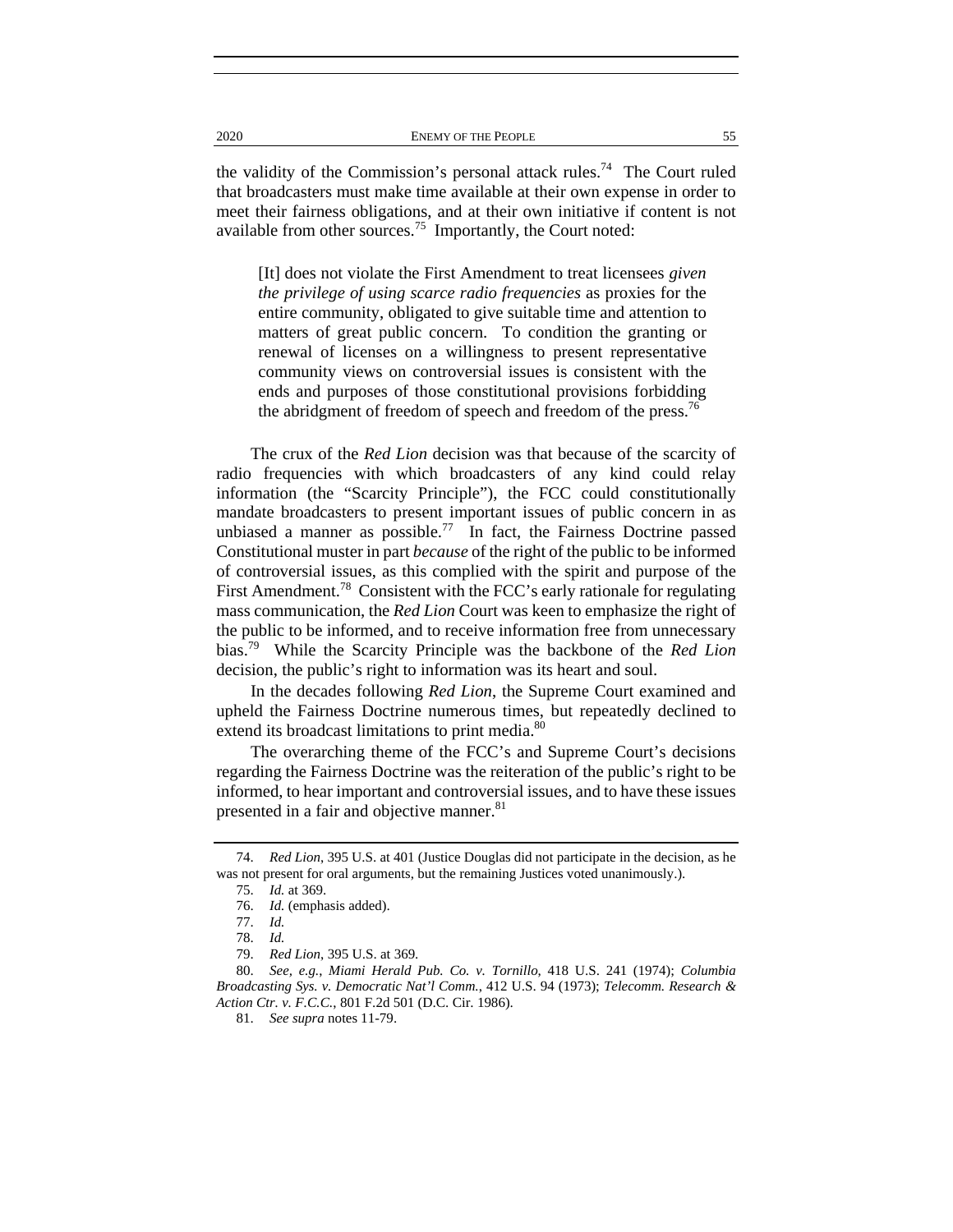56 HASTINGS COMM/ENT L.J. 42.1

#### *Farewell, Fairness Doctrine*

In 1980, Ronald Reagan won the presidency, giving control of the executive branch to the Republican Party, which generally opposed the Fairness Doctrine. Five years later (in 1985), under FCC Chairman Mark S. Fowler (a communications attorney who had served on Ronald Reagan's presidential campaign staff in 1976 and 1980), the FCC released its report on General Fairness Doctrine Obligations, which argued that the doctrine hurt the public interest and violated free speech rights guaranteed by the First Amendment.<sup>82</sup> The FCC ultimately abolished the Fairness Doctrine by a 4-0 decision in *Syracuse Peace Council*. 83 The D.C. Circuit upheld the Fairness Doctrine's abolition, but was keen to note that it reached its decision without addressing the First Amendment issues that the FCC raised.<sup>84</sup>

The Fairness Doctrine lay dormant on the Federal Register for decades, through Republican and Democratic administrations alike, before meeting its demise in 2011 during the Obama Administration.<sup>85</sup> In the years that the Fairness Doctrine lay dormant, public trust in media declined rapidly.<sup>86</sup> Before the *Syracuse Peace Council* decision, 72% of Americans had a "great deal" of trust in the news media; by 2000, that number had dipped to  $51\%$ . By 2016, that number had halved to 26%.<sup>88</sup>

## **Contemporary Issues in Media Distrust**

In the Digital Age, the two foremost issues surrounding media distrust are the perception of media outlets as biased, and—especially when it comes to Internet-only sources—the widespread publication of false information presented as news (i.e., "fake news"). $89$  An electorate that overwhelmingly

 86. Darren K. Carlson, *Trust In Media*, GALLUP (Sept. 17, 2002), https://news.gallup .com/poll/6802/trust-media.aspx ("[T]he American public is more skeptical of the media's ability to report news fully, accurately, and fairly than it was in the 1970s.").

 87. Jeffrey M. Jones, *Americans' Trust in the Mass Media*, GALLUP (Apr. 20, 2004), https://news.gallup.com/poll/11428/americans-trust-mass-media.aspx (Gallup did not track this data between 1977 and 1996.).

 88. Art Swift, *Americans' Trust In Mass Media Sinks to New Low*, GALLUP (Sept. 14, 2016), https://news.gallup.com/poll/195542/americans-trust-mass-media-sinks-new-low.as px.

 89. *See* Concha, *supra* note 7; Art Swift, *Six in 10 in U.S. See Partisan Bias in News Media*, GALLUP (Apr. 5, 2017) https://news.gallup.com/poll/207794/six-partisan-bias-newsmedia.aspx.

 <sup>82.</sup> General Fairness Doctrine Obligations of Broadcast Licensees, 50 Fed. Reg. 35418 (Aug. 30, 1985).

 <sup>83.</sup> *See generally In re Complaint of Syracuse Peace Council against Television Station WTVH Syracuse, New York*, 2 F.C.C. Rcd. 5043 (1987).

 <sup>84.</sup> *Syracuse Peace Council v. Fed. Communications Commission*, 867 F.2d 654, 656 (D.C. Cir. 1989).

 <sup>85.</sup> Broadcast Applications and Proceedings; Fairness Doctrine and Digital Broadcast Television Redistribution Control; Fairness Doctrine, Personal Attacks, Political Editorials and Complaints Regarding Cable Programming Service Rates, 76 Fed. Reg. 55817, 55818- 19 (Sept. 9, 2011).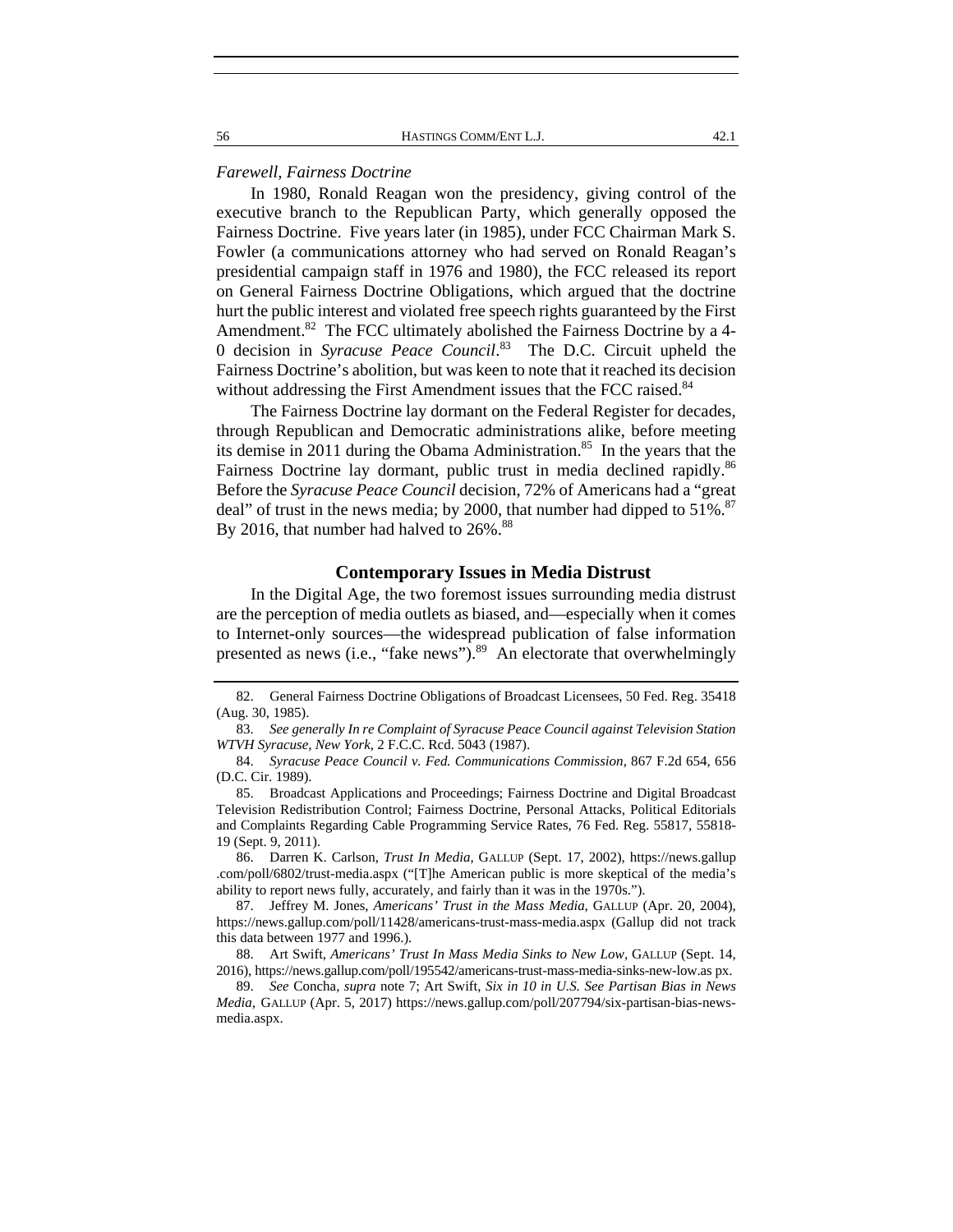distrusts the media creates two problems: (1) an uninformed electorate, casting votes based on incomplete, biased, or fraudulent fact reporting, and (2) an increasingly polarized population, whose preexisting biases and political animosities are exacerbated by the consumption of factually irreconcilable accounts of national and global affairs. $90$ 

## *Media Bias*

America's trust in the media reached an all-time low in  $2016$ <sup>91</sup>. Leading up to the 2016 Presidential Election, only 32% of American adults expressed either a "great deal" or a "fair amount" of trust in mass media, compared to over half of American adults expressing similar sentiments following the highly controversial 2000 Presidential Election.<sup>92</sup> Among surveyed individuals aged 18-49 years—the heirs apparent to American policymaking and voter impact with the impending deaths of older demographics—only 26%of those surveyed had a great deal or even fair amount of trust in mass media in  $2016.<sup>93</sup>$ 

Gallup points out that the recent crater in media trust can be attributed largely to the 2016 election itself. The perception among many Republican voters was (and to a very large extent still is) that mainstream media outlets such as CNN spent too much time focusing on controversial statements made by then-candidate Donald Trump, while spending far less time reporting on controversial issues surrounding the Clinton campaign. $94$ 

Generally speaking, Democratic voters trust media outlets more so than Republican voters; 67% of polled Republican voters perceived a great deal of political bias in mainstream media outlets, as opposed to 46% of Independent voters, and only 26% of Democratic voters.<sup>95</sup> By the same token, only 13% of polled Republican voters believed that most media outlets are careful to separate fact from opinion, compared to 27% of Independent voters, and 53% of Democratic voters.<sup>96</sup> In fact, according to Gallup, out of seventeen newspapers, network or cable news stations, radio networks, and Internet sites included in its survey, Republican voters saw all but two—Fox News and the Wall Street Journal—as biased.<sup>97</sup>

 <sup>90.</sup> *See generally* Nathaniel Persily, *Can Democracy Survive the Internet?*, 28 J. OF DEMOCRACY 2 (Apr. 2017); Anthony M. Barlow, *Restricting Election Day Exit Polling: Freedom of Expression v. the Right to Vote*, 58 U. CIN. L. REV. 1003, 1006 (1990); *Exit Polls and the First Amendment*, 98 HARV. L. REV. 1927, 1928-29 (1985).

 <sup>91.</sup> Swift, *supra* note 87.

 <sup>92.</sup> *Id.*

 <sup>93.</sup> *Id.* 

 <sup>94.</sup> *Id.*

 <sup>95.</sup> *Id.*

 <sup>96.</sup> Swift, *supra* note 87.

 <sup>97.</sup> Jones, *supra* note 4.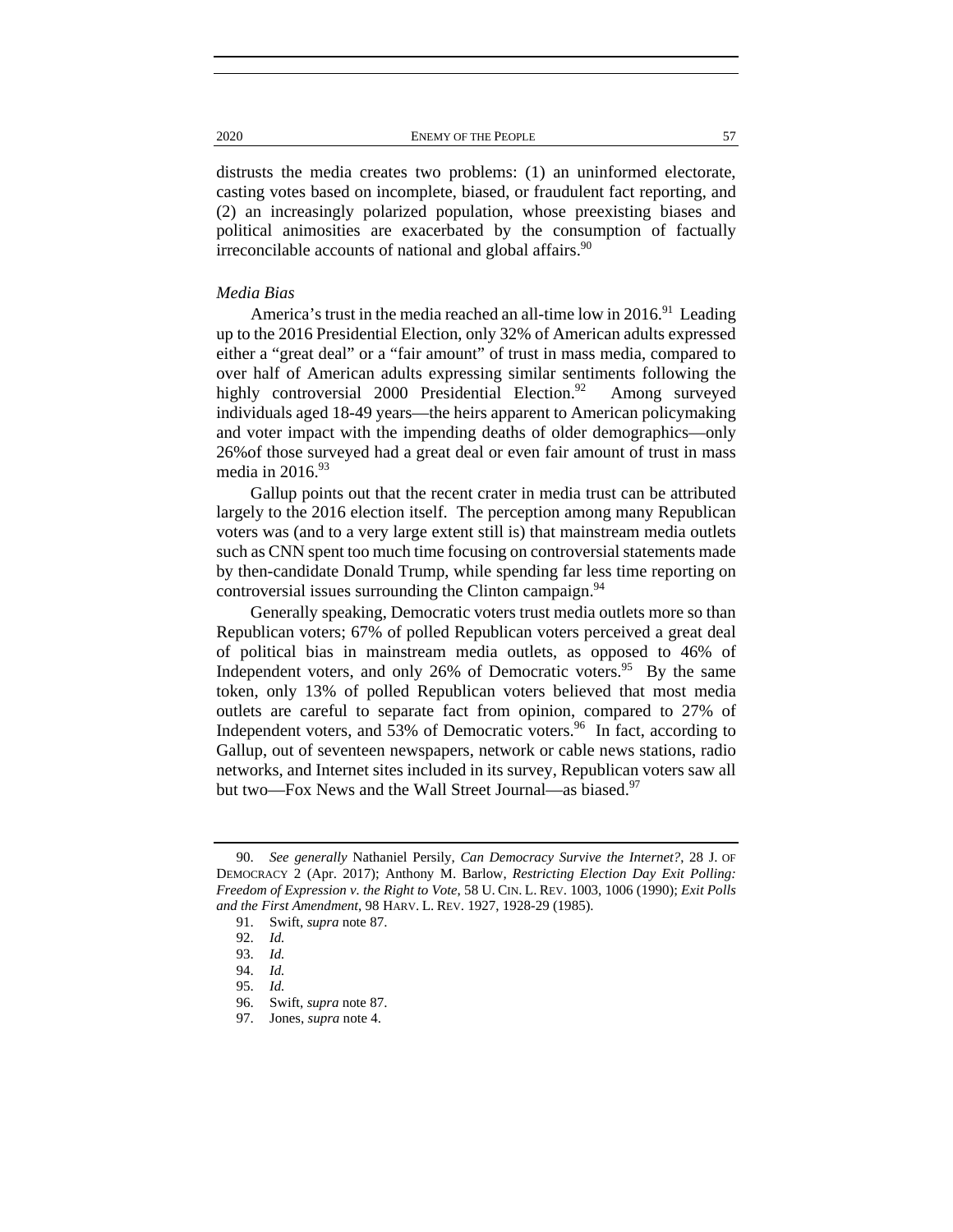Regardless of political leanings, studies indicate that two-thirds of American adults believe that mainstream media outlets do a poor job of separating facts from opinions.<sup>98</sup>

What most of these surveys do not account for is the direction the people surveyed perceive the mainstream media to be biased—that is, whether the survey takers believed overall mainstream media to have pro-Democratic or pro-Republican bias. The natural presumption is that Republican survey takers who perceived a media bias believed that the mainstream media favored a more Democratic agenda, and that Democratic voters perceived a Republican-leaning bias, but the studies are unclear in this regard.

Regardless of public perception, there is no question that there are major media outlets expressing pro-Republican and pro-Democratic biases alike. The biases of various media outlets' biases are perhaps best illustrated by patent attorney Vanessa Otero, who has meticulously compiled a spectrum of the reliability of a wide variety of media outlets, both in terms of bias and in terms of objective, truthful fact reporting.<sup>99</sup> Otero has developed a methodology (Figure  $1^{100}$ ) that grades a source's content based on its veracity (how factually accurate each claim is, with a value of 1 being wholly accurate and 5 being completely false) and expression (whether a source presents facts wholly objectively, with 1 being fact-only and 5 being opinion-only). An algorithm then places the sources along an X-Y axis, with the Y-axis indicating factual accuracy, and the X-axis reflecting objectivity.<sup>101</sup>

As Otero points out, two examples of perceived and objective media bias can be seen in the conservative-leaning Fox News, and the progressiveleaning MSNBC.<sup>102</sup> Economists at Stanford University further objectified the existence, and explored the effects, of the biases of Fox and MSNBC.<sup>103</sup> They found that if Fox News was removed from the cable news market, Republican candidates across the board would have received 6.3% fewer votes during the  $2008$  election.<sup>104</sup> For reference, this would be nearly nine million fewer votes, which is more votes than there are people in all but eleven U.S. States.<sup>105</sup> Regardless of whether someone considers that a good or a bad thing, the ability to influence millions of votes undeniably connotes a significant amount of power.

 <sup>98.</sup> *Id.*

 <sup>99.</sup> *Media Bias Chart* 5.0, AD FONTES MEDIA, http://www.adfontesmedia.com (last visited Mar. 3, 2019).

 <sup>100.</sup> *Id.* 

 <sup>101.</sup> *Id.*

 <sup>102.</sup> Gregory J. Martin & Ali Yurukonglu, *Bias in Cable News: Persuasion and Polarization*, 109 AM. ECON. REV. 2565, 2570 (2017).

 <sup>103.</sup> *Id.*

 <sup>104.</sup> *Id.* at 4.

 <sup>105.</sup> FED. ELECTIONS COMM'N, FED. ELECTIONS 2008 (2009).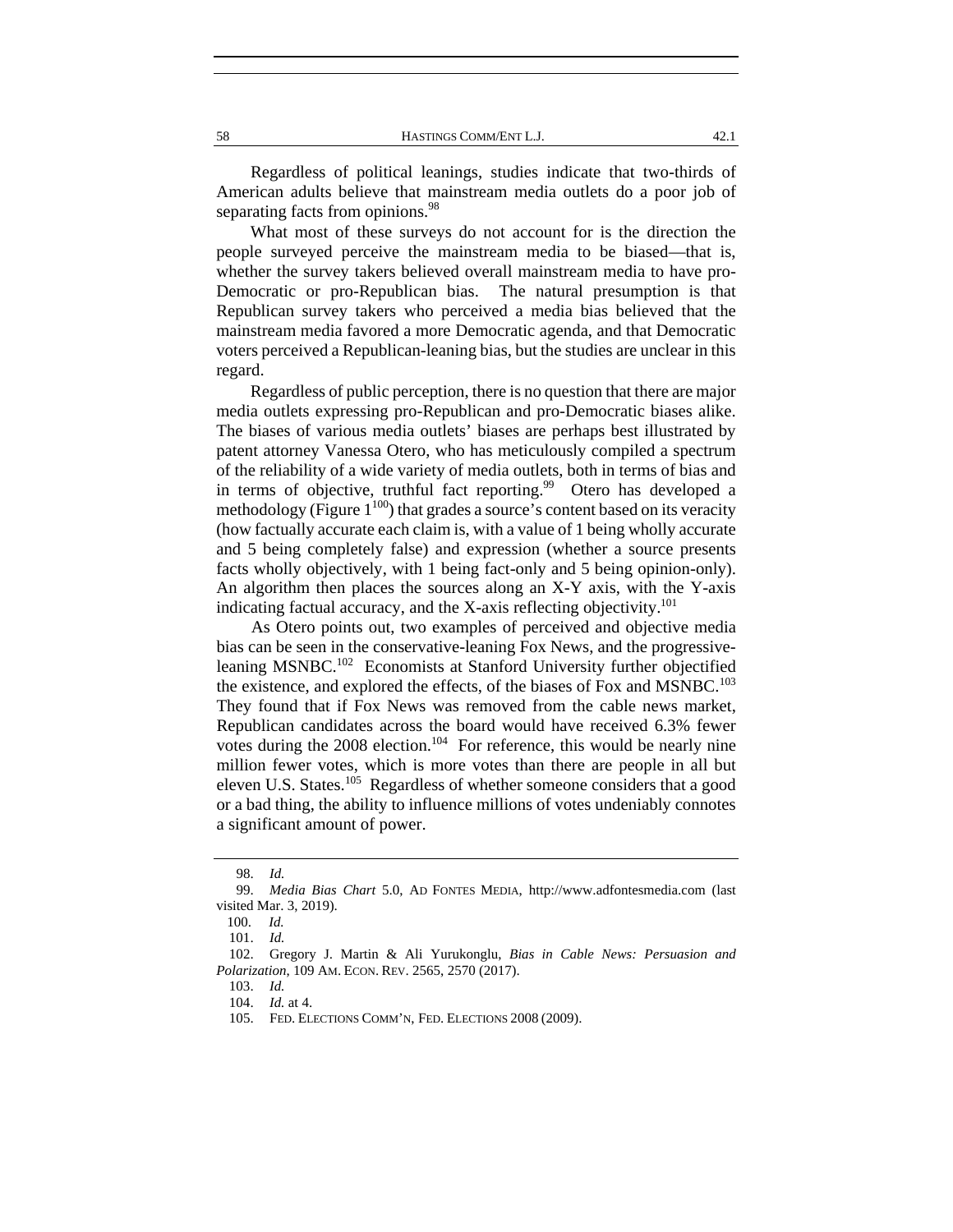2020 ENEMY OF THE PEOPLE 59

Notwithstanding the biases of individual networks, a prime example of bias in media can be found in the Sinclair Broadcast Group ("Sinclair"): the largest media conglomerate in the United States, owning over 200 stations across the country, and providing broadcasting to nearly 40% of American households.<sup>106</sup> Sinclair has been criticized for using its many stations to push Republican presidential candidates since at least 2004, when it announced it would air a documentary critical of Democratic candidate John F. Kerry's service in the Vietnam War, but backed down amid pressure.<sup>107</sup> It drew criticism from Democrats on the eve of the 2012 election when its stations in several battleground states aired a half-hour news special that faulted then-President Obama for his handling of the economy, his spearheading of the Affordable Care Act, and the terrorist attack on a U.S. installation in Benghazi, Libya.<sup>108</sup> It is important to note that among the sources describing Sinclair as having a conservative bias is the Wall Street Journal: one of only two mainstream outlets that Republican (i.e. conservative) voters in a Gallup poll perceived to be an unbiased source.

#### *Fraudulent Online "News"*

## *"Do you really think someone would do that just go on the Internet and tell lies?"*<sup>109</sup>

What Republican and Democratic voters can agree on, however (and it is increasingly rare that they agree on anything at all) is that fraudulent online content purporting to be news is a problem; 71% of Democratic voters that Gallup surveyed in 2018 believed that the spread of inaccurate information on the Internet is a major problem, as did 75% of Republican voters.<sup>110</sup> There is, moreover, a stark disparity between Americans' overall trust in traditional media outlets (television, radio, etc.), and Americans' overall trust in news promulgated predominately via social media, and the Internet at large. Per the Pew Research Center, only 5% of Americans have "a lot of trust" in news that they see on social media. $111$ 

 <sup>106.</sup> SINCLAIR BROADCASTING, 2016 Annual Report, 4 (2016).

 <sup>107.</sup> Paul Farhi, *Here's What Happened The Last Time Sinclair Bought a Big-City Station*, WASH. POST (May 8, 2017), https://www.washingtonpost.com/lifestyle/ style/hereswhat-happened-the-last-time-sinclair-bought-a-big-city-station/2017/05/08/924 33126-33f7- 11e7-b4ee-434b6d506b37\_story.html?utm\_term=.542df2c52d13.

 <sup>108.</sup> *Id.*

 <sup>109.</sup> ARTHUR: BUSTER THE MYTH MAKER (PBS 2005).

 <sup>110.</sup> Kimberly Fitch, *Both Sides of the Aisle Agree: The Media is a Problem*, GALLUP (Jan. 29, 2018), https://news.gallup.com/opinion/gallup/226472/sides-aisle-agree-media-pro blem.aspx.

 <sup>111.</sup> Kristin Bilalik, *Key Trends in Social and Digital News Media*, PEW RESEARCH CENTER (Oct. 4, 2017), http://www.pewresearch.org/fact-tank/2017/10/04/key-trends-in-soc ial-and-digital-news-media/.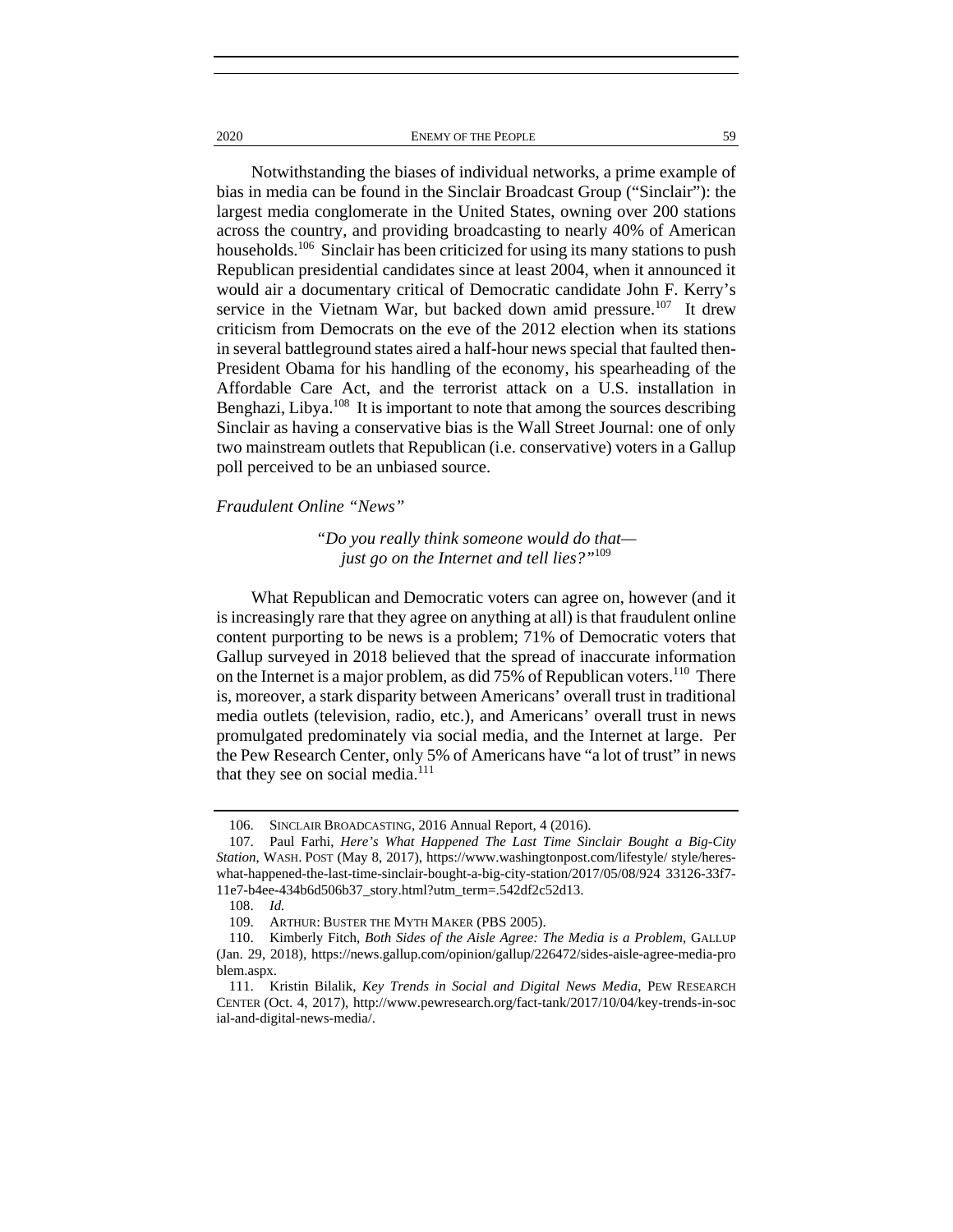60 HASTINGS COMM/ENT L.J. 42.1

In other words, voters who would argue that the world is flat just to spite the other side, are in agreement that websites propagating intentionally false or misleading information are a massive problem.

A prime example of intentionally false or misleading online content holding itself out as news is the group of websites run by conspiracy theorist Alex Jones: namely, InfoWars, NewsWars, and PrisonPlanet.

Alex Jones and his variety of online outlets entered the spotlight during the 2016 Presidential Election with the infamous "Pizzagate" event. Pizzagate originated in the weeks leading up to the Election, as WikiLeaks released emails from Clinton campaign advisor Chuck Podesta, including correspondence between Podesta and the owner of Comet Pizzeria in Washington, D.C. discussing a potential Clinton fundraiser event.<sup>112</sup> Essentially, Jones and a variety of other site runners and bloggers alleged that the word "pizza" in these emails was code for a child prostitution ring run and personally participated in by Hillary Clinton—being operated beneath the pizzeria, and that the fundraisers at issue were going to be gangrapes of children.<sup>113</sup> Not only were these allegations completely untrue, as no evidence of a child prostitution ring was ever found, but they prompted a gunman to fire shots inside the pizzeria in the process of "checking on" the allegations.<sup>114</sup>

Although InfoWars is not a household name in the same way that Fox News and CNN are, it carries considerable weight online in terms of page views; the website receives nearly four million monthly page views, making it more commonly-viewed than reputable sources like Newsweek and The Economist.<sup>115</sup> Though InfoWars is possibly the most well-known fake news site, there are more fake news sites than can be counted.

## *"Who would actually believe most of these stories?"*

The trouble is that many fake news websites disguise themselves as bone a fide news, and many do so fairly convincingly. Anecdotally, most people would glance at a poorly-thrown-together website clearly made by some random guy eating Cheetos in his basement, and dismiss it as . . . well, nonsense written by some random guy Cheetos in his basement. The fact of the matter is that many fake news websites are not only professionally made,

 <sup>112.</sup> Joshua Gillan, *How Pizzagate Went From Fake news to a Real Problem for a D.C. Business*, POLITIFACT (Dec. 5, 2016), https://www.politifact.com/truth-o-meter/article/2016 /dec/05/how-pizzagate-went-fake-news-real-problem-dc-busin/.

 <sup>113.</sup> *Id.*

 <sup>114.</sup> *Id.*

 <sup>115.</sup> *Infowars.com*, QUANTCAST (Nov. 12, 2018), https://www.quantcast.com/infowars .com; *cf. Newsweek Media Group Network*, QUANTCAST (Nov. 11, 2018), https://www.qu antcast.com/measure/p-YYVuetP9buYQZ#trafficCard.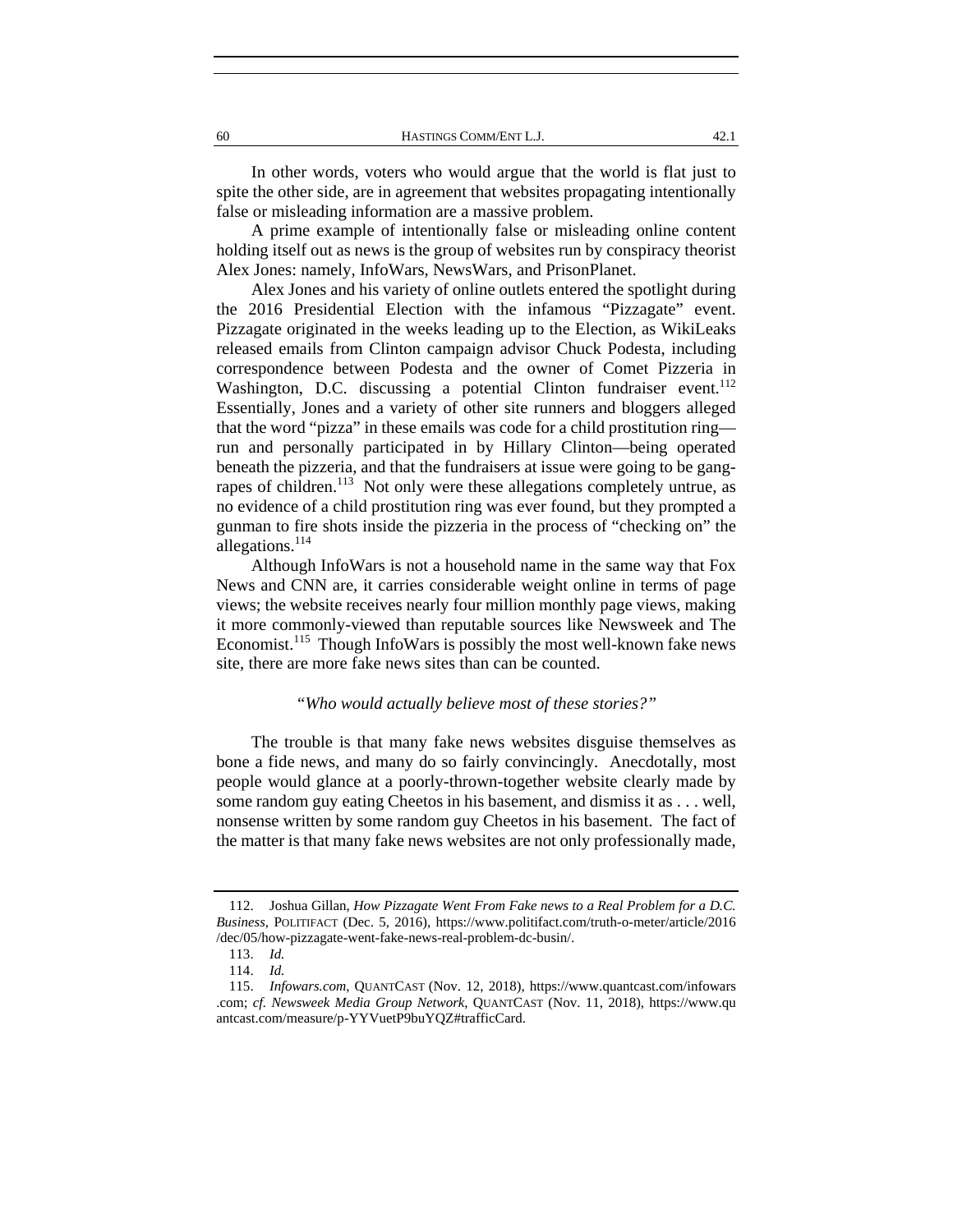but are given names such as "World News Daily Report" or "The Boston Tribune" that carry the connotation of being legitimate news.

For example, when scrolling through their newsfeed in the months following the 2016 Election, a person may have seen a headline from ABC News announcing that President Obama had just signed an executive order declaring an investigation into voter fraud, and that the Election was to be held again in several weeks.<sup>116</sup> As ABC News is a reputable source,<sup>117</sup> this person would likely give this claim a good deal of credence. The problem, however, is that no such executive order was ever given, and "ABC News" was not the same ABC News that has come to be a household name.<sup>118</sup> The fraudulent "ABC News" site uses a logo that is strikingly similar to that of the real ABC News, and is located at the domain "abcnews.com.co" rather than simply "abcnews.com."<sup>119</sup>

One way that fake news outlets like the imposter "ABC News," as well as other fake news sites like the Boston Tribune and World News Daily Report, escape responsibility for publishing outright false information is by placing very inconspicuous disclaimers on their web pages, purporting themselves to be "parodies."120 However, unlike actual parody news sites like The Onion, which makes it clear that its stories are satirical, the content, tone, and presentation of the above-mentioned "fake news" sites are such that it is clear that they intend their content to be received as fact, rather than satire. World News Daily Report's website, for example, is adorned with the tagline "News You Can Trust," which intentionally implies authenticity.<sup>121</sup> The fact that World News Daily Report—a microcosm of the fake news epidemic—places this misleading statement prominently, but essentially hides its satire disclaimer, makes it abundantly clear that its publishers intend its content to be perceived as fact.

Nevertheless, even when something actually *is* satirical, or otherwise presented purely for entertainment, it is not uncommon for consumers of that media to perceive it as factual reporting. Even as long ago as 1938, when Orson Welles's infamous "War of the Worlds" broadcast, an appreciable number of people—as many as a third of listeners—gleamed from the broadcast that a Martian attack on the Earth was underway.<sup>122</sup>

 <sup>116.</sup> *Don't Get Fooled By These Fake News Sites*, CBS NEWS, https://www.cbsnews. com/pictures/dont-get-fooled-by-these-fake-news-sites/3/.

 <sup>117.</sup> *Media Bias Chart* 5.0, *supra* note 99.

 <sup>118.</sup> *Don't Get Fooled By These Fake News Sites*, *supra* note 116.

 <sup>119.</sup> *Id.*; *cf.* ABC NEWS, http://www.abcnews.com (last visited Jan. 20, 2019).

 <sup>120.</sup> *See, e.g.*, WORLD NEWS DAILY REPORT, https://worldnewsdailyreport.com/ (scroll to the very bottom of the page).

 <sup>121.</sup> *Id.* (just beneath the name "World News Daily Report" at the top of the page).

 <sup>122.</sup> A. Brad Schwartz, *Orson Welles and the Birth of Fake News*, N.Y. TIMES (Oct. 30, 2018), https://www.nytimes.com/2018/10/30/opinion/orson-welles-war-of-the-worlds-fakenews.html (explaining that while the public's reaction to the Welles broadcast has been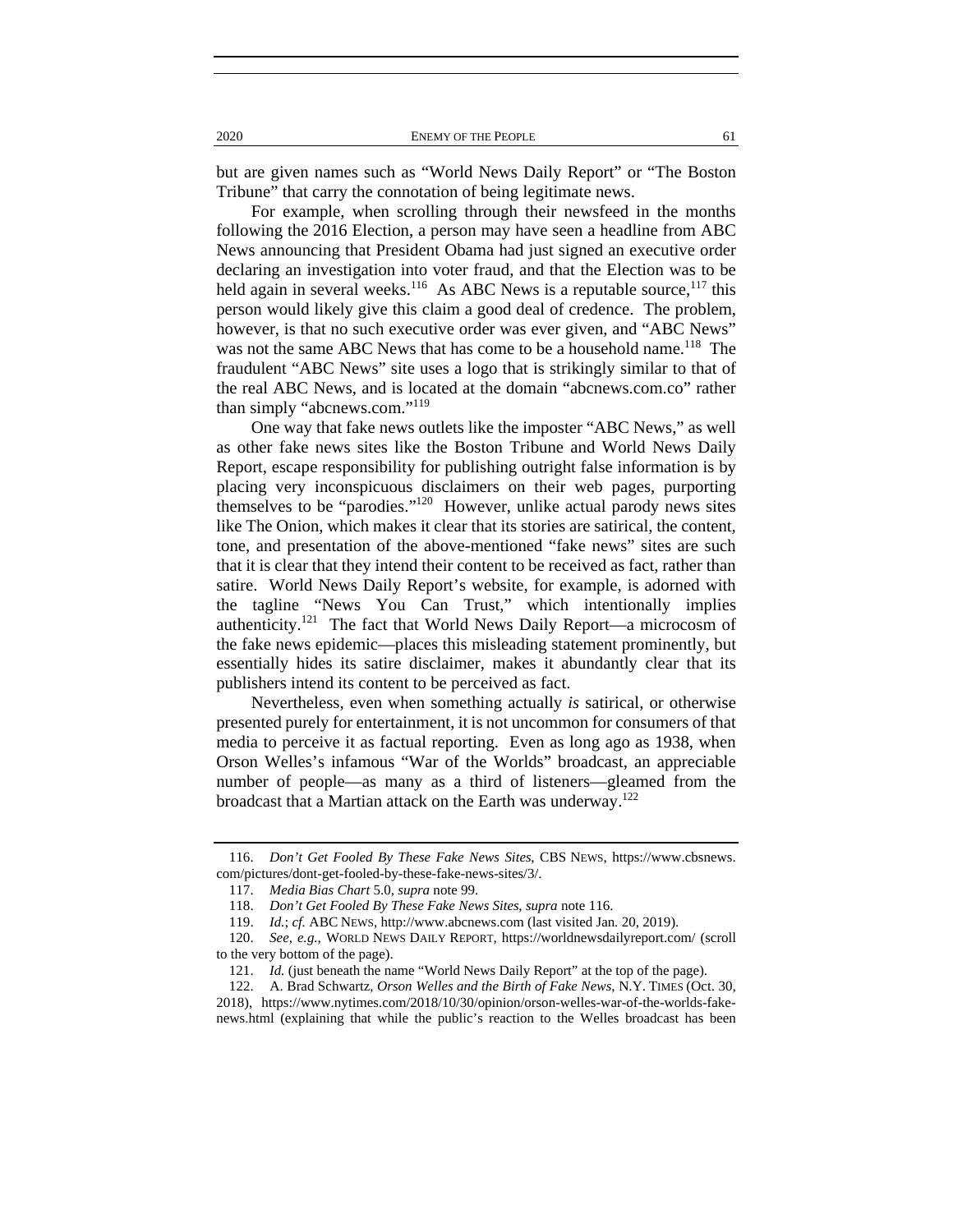#### *"Who actually goes to these sites?"*

Other than the odd conspiracy theorist who goes out of his way to visit them, most of these websites' views result from links shared on social media platforms such as Facebook and Twitter.<sup>123</sup> One person (often either a robot or a starving twenty-something-year-old in a freezing apartment in Saint Petersburg) shares the article from the source, their friends and subscribers see and share the article, and then these users' friends share the article, and so the proverbial wheels on the bus go 'round and 'round.<sup>124</sup>

While it is true that many of these articles are reshared *ad nauseum* by the above-mentioned robots and Russians, the majority of fake news article "shares" came from verified human users within the United States, according to research done by Professor Sinan Aral of the Massachusetts Institute of Technology.<sup>125</sup> Predictably, elderly users are the most susceptible to sharing fake news on social media, as they accounted for over seven times the shares of fake news articles during the 2016 election cycle as did their younger counterparts.<sup>126</sup>

Concerningly, Professor Aral noted that fake news articles spread much more rapidly on social media than bone a fide news from reputable sources.<sup>127</sup> According to Aral, "[f]alsehood diffused significantly farther, faster, deeper, and more broadly than the truth in all categories of information, and the effects were more pronounced for false political news than for false news about terrorism, natural disasters, science, urban legends, or financial information."<sup>128</sup> In fact, Aral's study found that true information took almost six times as long as false information to reach a sample of 1,500 people.<sup>129</sup>

With the widespread distrust of the American people for mainstream news media, the United States faces a vacuum of reliable information. Unfortunately, that vacuum is being filled by websites like InfoWars and World News Daily Report, which are replacing biased information with outright false information. The result is a less and less-informed electorate, and until a solution presents itself, that problem will only get worse. A

embellished over the years, a significant number of people still interpreted the broadcast as fact reporting on an ongoing extraterrestrial attack).

 <sup>123.</sup> Sinan Aral, *The Spread of True and False News Online*, 359 SCIENCE 1146, 1147 (2018).

 <sup>124.</sup> *Id.*

 <sup>125.</sup> *Id.*

 <sup>126.</sup> Niraj Chokshi, *Older People Shared Fake news on Facebook More Than Others in 2016 Race, Study Says*, N.Y. TIMES (Jan. 10, 2019), https://www.nytimes.com/2019/01/10/ us/politics/facebook-fake-news-2016-election.html.

 <sup>127.</sup> Aral, *supra* note 123 at 1147.

 <sup>128.</sup> *Id.*

 <sup>129.</sup> *Id.*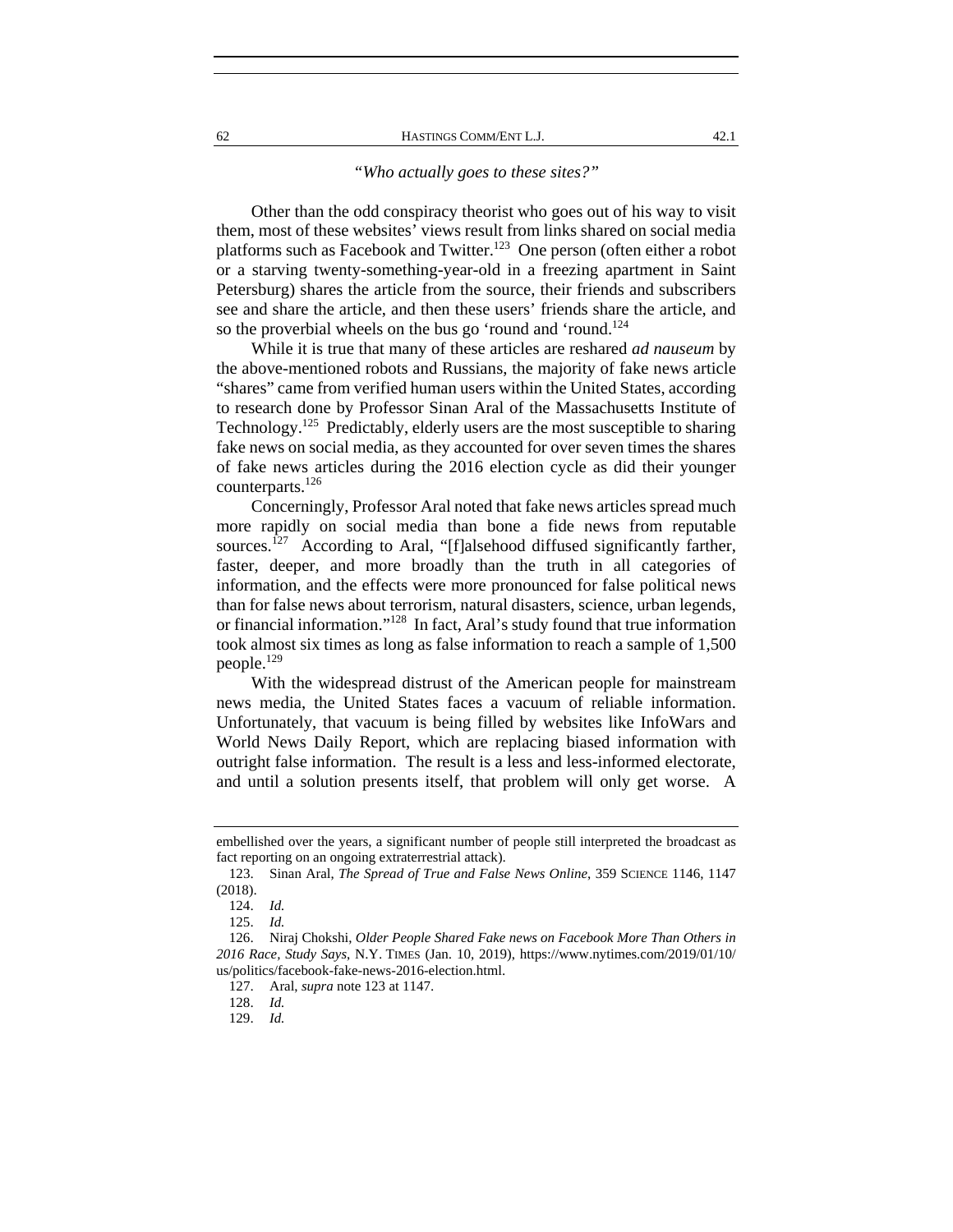potential solution to that problem would be to reinstate the FCC Fairness Doctrine.

## **Re-Implementing the Fairness Doctrine?**

The American public's wholesale distrust of media could potentially be remedied by re-implementing the Fairness Doctrine in some form.

## *Practical Effects*

As statistics plainly show, Americans' trust in broadcast media was at its highest during the life of the Fairness Doctrine and has been on the decline since the Fairness Doctrine's demise.<sup>130</sup> That decline coincides with a quantifiable bias in media,<sup>131</sup> which fuels the public's distrust of mainstream media.<sup>132</sup>

If Fairness Doctrine 2.0 required outlets like Fox and MSNBC to objectively present opposing points of view on important issues, it would be relatively easy to overcome both the perceived and objective components of bias. MSNBC having to present objective information on the Republican point of view on a given issue, for example, would have the twofold benefit of (1) increasing objectivity and reducing bias, and (2) increasing the outlet's credibility among the public. In other words, this would not only be beneficial for viewers, who would suddenly be receiving both sides of a story rather than an extremely slanted view, but it would help outlets, as their credibility (and, theoretically, views) would increase.

Furthermore, if the Personal Attack Rule were to make a resurgence as part of Fairness Doctrine 2.0, outlets like Sinclair would be unable to air derogatory content without giving the subjects of that content the chance to respond.<sup>133</sup> This would by no means prevent outlets from presenting this information, but would afford the subjects of these attacks opportunity to respond, which could either validate or refute whatever the outlet said.

The following sections explain the practical and legal obstacles that Fairness Doctrine 2.0 would have to overcome in order to have an impact on the problems of bias and fake news.

#### *Support and Opposition*

As the American public grew more and more disillusioned with mainstream media throughout the 1990s and 2000s, support grew among the public and legislators alike for the reimplementation of the Fairness Doctrine. Interestingly, despite Democratic voters having a greater trust in the media and a lower perception of overall bias in the media, support for

 <sup>130.</sup> *See supra* notes 85-87.

 <sup>131.</sup> *Media Bias Chart* 5.0, *supra* note 99.

 <sup>132.</sup> *See supra* notes 90-96.

 <sup>133.</sup> Houser, *supra* note 63 at 561.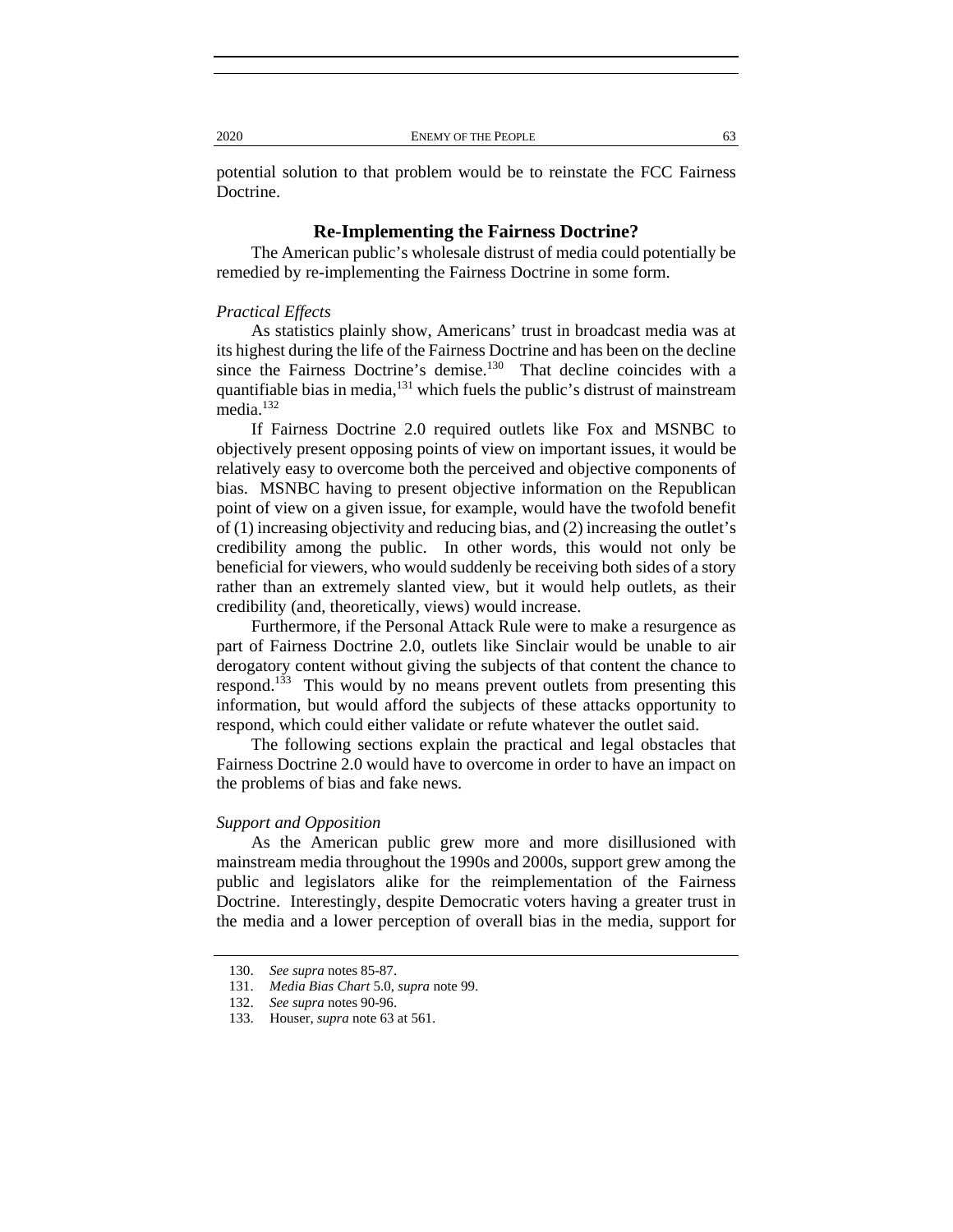reimplementing the Fairness Doctrine has been much higher among Democratic voters and policymakers than among their Republican counterparts.

In 2005, Democratic Congresswoman Louise Slaughter introduced a bill to create a "Fairness and Accountability in Broadcasting Act," which would reduce the length of a broadcast license from eight to four years, and require broadcast licensees to cover important issues fairly, hold local public hearings about its coverage twice a year, and document to the FCC how it was meeting its obligations; essentially, reviving and codifying the Fairness Doctrine.<sup>134</sup> That same year, Democratic Congresswoman Maurice Hinchey introduced the "Media Ownership Reform Act of 2005," which would have implemented rules almost identical to the Fairness Doctrine.<sup>135</sup> However, neither bill made it out of its respective committee.<sup>136</sup> Other prominent Democratic figures such as former President Bill Clinton and former Secretary of State John Kerry have also publicly expressed interest in the Fairness Doctrine's reimplementation.<sup>137</sup>

Predictably, since Democratic lawmakers tend to support Fairness Doctrine 2.0, Republican lawmakers generally oppose a new Fairness Doctrine; notwithstanding the Supreme Court's decision in *Red Lion*, many Republicans and Libertarians see the Fairness Doctrine as an attack on First Amendment protections for speech and the press.<sup>138</sup> In 2007, then-Congressman Mike Pence co-sponsored a bill that would have become the Broadcaster Freedom Act, purporting to prohibit the FCC, or any other federal commission, from "prescrib[ing] any rule, regulation, policy, doctrine, standard, or other requirement that has the purpose or effect of reinstating . . . the requirement that broadcasters present opposing viewpoints on controversial issues of public importance, commonly referred to as the Fairness Doctrine."<sup>139</sup>

Outside of the ivory towers of Capitol Hill's patrician class, the plurality of the plebian wretches across the United States supports reimplementing the Fairness Doctrine in some form. According to a study by Rasmussen Reports, a 47% plurality of surveyed Americans supported

 <sup>134.</sup> Fairness and Accountability in Broadcasting Act, H.R. 501, 109th Cong. (2005).

 <sup>135.</sup> Media Ownership Reform Act of 2005, H.R. 3302, 109th Cong. (2005).

 <sup>136.</sup> H.R. 501; H.R. 3302.

 <sup>137.</sup> John Eggerton, *Bill Clinton Talks of Re-Imposing Fairness Doctrine or At Least "More Balance" in Media*, BROADCASTING CABLE (Feb. 13, 2009), https://www.broadcastin gcable.com/news/bill-clinton-talks-re-imposing-fairness-doctrine-or-least-more-balance-me dia-55678; John Eggerton, *Kerry Wants Fairness Doctrine Re-Imposed*, BROADCASTING CABLE (June 27, 2007), https://www.broadcastingcable.com/news/kerry-wants-fairness-doctr ine-reimposed-83146.

 <sup>138.</sup> *Fairness is Censorship*, WASHINGTON TIMES (June 17, 2008), https://www. washingtontimes.com/news/2008/jun/17/fairness-is-censorship/.

 <sup>139.</sup> Broadcaster Freedom Act of 2007, H.R. 2905, 110th Cong. (2007).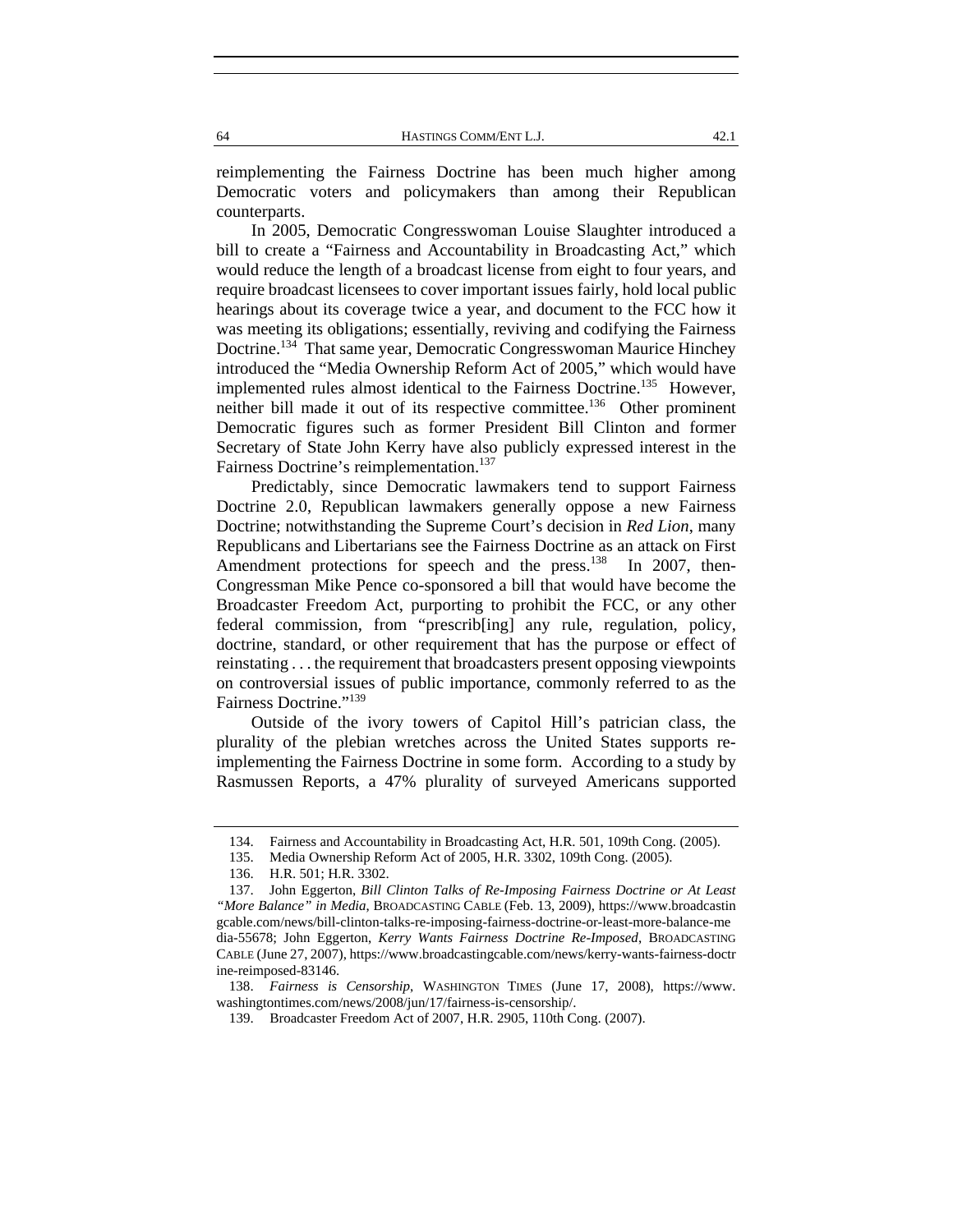reimplementing the Fairness Doctrine in some form.<sup>140</sup> This is to say nothing of the vast majority who believe that bias is a serious problem in mainstream news media.<sup>141</sup>

#### *First Amendment Concerns—Red Lion and The Scarcity Principle*

The biggest concern surrounding Fairness Doctrine 2.0 is the issue of the First Amendment—namely, the concerns of restricting freedom of the press and free speech.<sup>142</sup> Right off the bat, assuming Fairness Doctrine 2.0 made no updates to its predecessor, it would have Supreme Court precedent on its side regarding First Amendment concerns. As mentioned above, the Supreme Court's decision in *Red Lion* expressly held that because of the public's right to receive important and controversial information, the Fairness Doctrine not only survived the First Amendment challenge, but actually *advanced* the interests that the First Amendment was designed to protect.<sup>143</sup>

While courts were reluctant to apply the Fairness Doctrine to written editorials instead of exclusively informative broadcasts,<sup>144</sup> there is precedent for extending the Doctrine to editorials. The Mayflower Doctrine, the Fairness Doctrine's predecessor, was born out of a case concerning biased editorials.<sup>145</sup> The reception would, of course, not be glowing, but there is certainly historical precedent for a Fairness Doctrine 2.0 being extended to editorials.

The counterargument would be that the *Red Lion* holding revolved around the Scarcity Principle, and that the Court upheld the Fairness Doctrine because of the necessity of regulating the finite number of radio frequencies available to broadcasters.<sup>146</sup> Proponents of this argument would likely point to the fact that when *Red Lion* was decided, the ability of broadcast licensees to broadcast was actually quite limited (i.e., scarce), while in the Digital Age, infrastructure and access to information are exponentially better, creating many, many more pathways through which information can reach viewers, listeners, or whatever verb a given person is

<sup>140</sup>*. 47% Favor Government Mandated Political Balance on Radio, TV*, RASMUSSEN REPORTS (Aug. 14, 2008), http://www.rasmussenreports.com/public\_content/politics/general \_politics/august\_2008/47\_favor\_government\_mandated\_political\_balance\_on\_radio\_tv.

 <sup>141.</sup> *See supra* notes 68-72.

 <sup>142.</sup> *See supra* note 13; Brendan Sasso, *Republicans Claim FCC Working on 'Fairness Doctrine 2.0*,' THE HILL (Dec. 11, 2013), https://thehill.com/policy/technology/192774-repu blicans-claim-fcc-working-on-fairness-doctrine-20.

 <sup>143.</sup> *Red Lion*, 395 U.S. at 369.

 <sup>144.</sup> *Columbia Broadcasting*, 412 U.S. at 113.

 <sup>145.</sup> *See supra* notes 20-23.

 <sup>146.</sup> *Red Lion*, 395 U.S. at 369.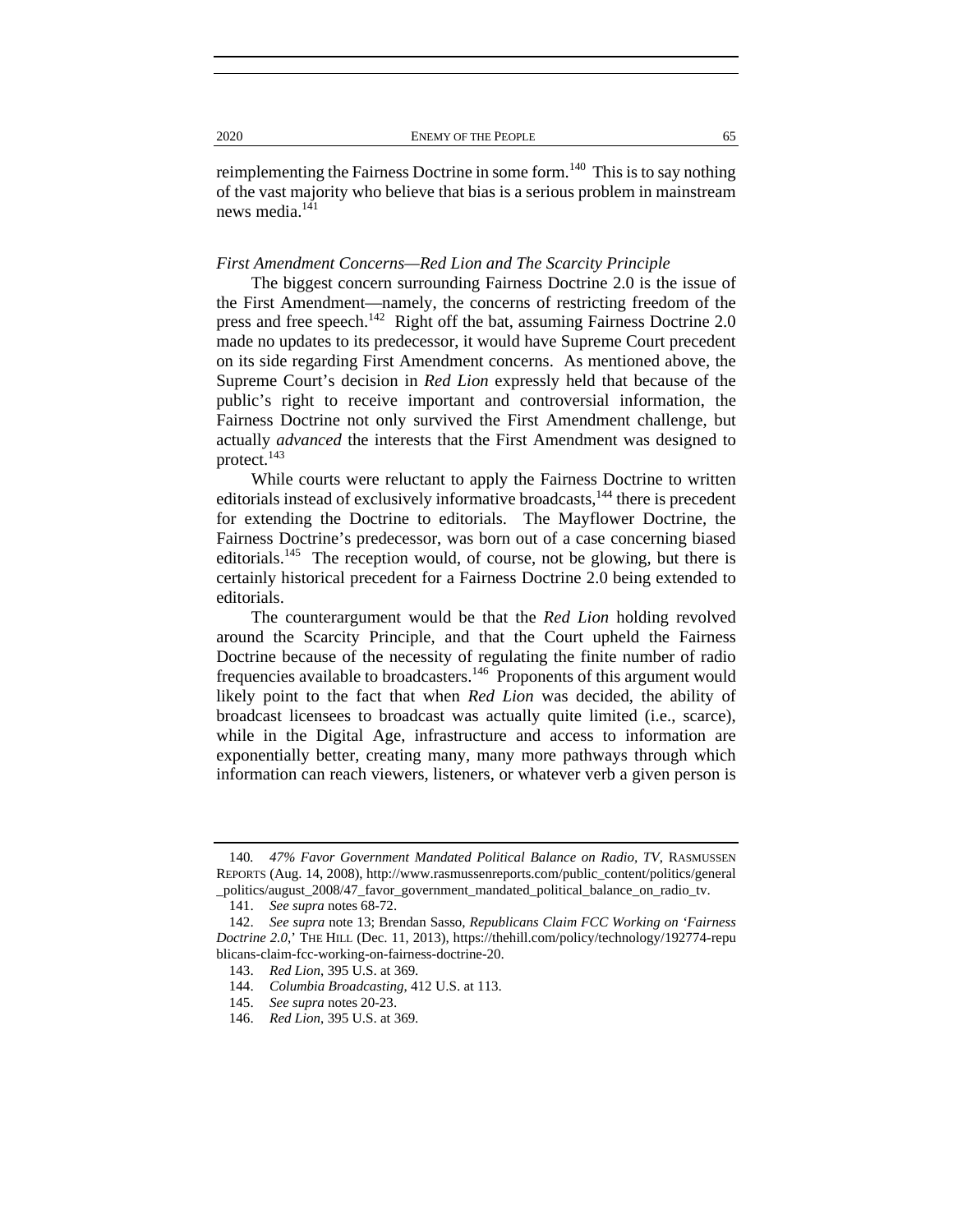engaging in to receive said information.<sup>147</sup> Thus, the argument would conclude that the Scarcity Principle that was the backbone of *Red Lion* would preclude a Fairness Doctrine 2.0 for the same reason that it allowed its predecessor.

The rebuttal to that notion is twofold. First, "scarcity" need not apply to the radio frequencies themselves. Rather, "scarcity" could be expanded to the modern equivalent of finite resources in the journalism industry: broadcast timeslots, channel placement, and viewership share.<sup>148</sup> As Gregory Martin and Ali Yurukonglu observe, the ordering of a channel in the lineup (channel 1 versus channel 100, for instance) can have significant effects on the viewership of news channels, with lower channels tending to be far more popular.<sup>149</sup> Furthermore, there are a finite number of viewers, each of whom has a finite amount of time to consume news. This is significant because it creates both a supply-side and a demand-side scarcity:<sup>150</sup> broadcasters are competing for the limited demand of the market (i.e., viewers and/or listeners), and consumers must choose which sources of media they consume in their limited time, and therefore—consciously or unconsciously—the biases to which they will be subject. Furthermore, as explained at great length in the foregoing sections, broadcast communication has a long history and tradition of Congressional and Administrative regulation because of the right of the public to be informed.<sup>151</sup>

This scarcity and long history of regulation, combined with the legal fiction of broadcast spectrum scarcity explained in the following paragraphs, is likely enough to overcome this *Red Lion* hurdle.

Second, and more importantly, in the context of the *Red Lion* holding and the history of broadcast regulation, the concept of scarcity serves to underline the duty of the federal government to make sure that the public has access to objective coverage of important issues.152 *Red Lion* was the culmination of a decades-long administrative, legislative, and judicial adaptation to the evolving nature of mass communication, during which every branch of the federal government emphasized the right of the public to

 <sup>147.</sup> *F.C.C. v. Fox Television Stations, Inc.*, 566 U.S. 502, 533 (2009) (acknowledging that "broadcast spectrum is significantly less scarce than it was 40 years ago").

 <sup>148.</sup> Martin & Yurukoglu, *supra* note 100.

 <sup>149.</sup> *Id.* at 2569, 2575.

 <sup>150.</sup> *See, e.g.*, *F.C.C. v. League of Women Voters of California*, 468 U.S. 364, 376 (1984) ("we have long recognized that Congress, acting pursuant to the Commerce Clause, has power to regulate the use of this scarce and valuable national resource."); *Southwestern Bell Wireless, Inc. v. Johnson Cty. Bd. Of Cty. Com'rs*, 199 F.3d 1185, 1194 (10th Cir. 1999) ("Congress can regulate communications pursuant to the Commerce Clause.").

 <sup>151.</sup> *See, e.g.*, H.R. 9971 §§ 11, 21; 47 U.S.C. §§ 81-119 (repealed 1934); 47 U.S.C. §§ 303(g), 315(a).

 <sup>152.</sup> *Red Lion*, 395 U.S. at 369.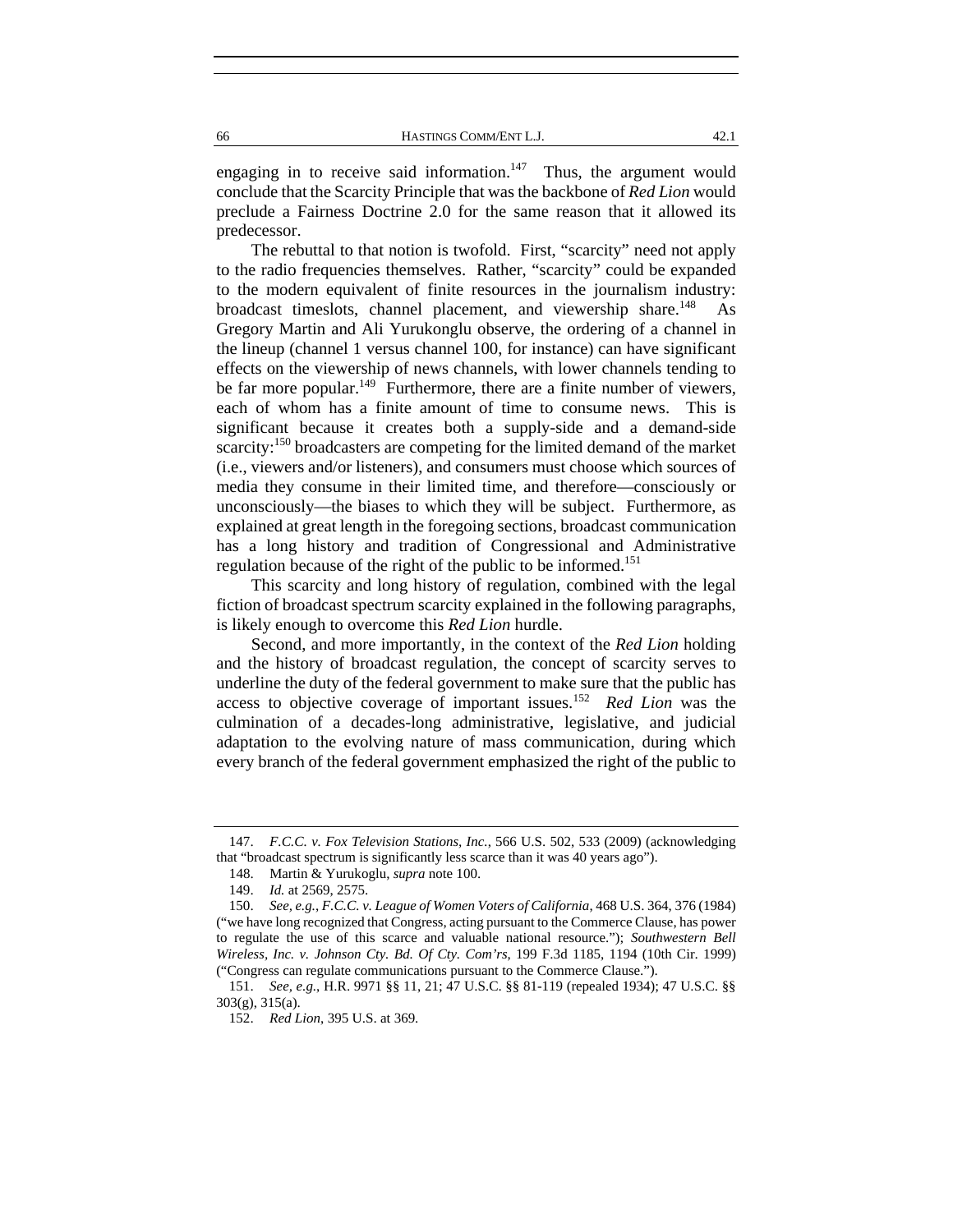2020 ENEMY OF THE PEOPLE 67

be informed over the right of broadcasters to disseminate information.<sup>153</sup> Since the Radio Act of 1927, broadcasting has been regulated because the public has a right to receive information.<sup>154</sup> When the Communications Act supplanted the Radio Act, Congress was determined to require that the newly-created FCC had a duty to "serve the public interest."<sup>155</sup> The F.C.C. noted during its infancy that a democratic society should be given maximum opportunity to express diverse viewpoints on controversial issues, and, importantly, maximum opportunity to hear and read the conflicting view of others.<sup>156</sup>

As Justice White later wrote for the unanimous *Red Lion* Court, "[i]t is the right of the public to receive suitable access to social, political, esthetic [sic], moral, and other ideas and experiences which is crucial here . . . *[t]hat right may not constitutionally be abridged either by Congress or by the FCC*."157 That right of access, based on the history and tradition of the decisions of both the Court and the FCC, extends not only to access to that information, but to the objective presentation of this information.<sup>158</sup> Furthermore, "access" referred to the ability of broadcasters to broadcast information vis-à-vis the chilling effect and self-censorship that opponents of the Fairness Doctrine feared. However, as the Red Lion Court noted, "[i]t is the right of the viewers and listeners, not the right of the broadcasters, which is paramount."<sup>159</sup> The fact that the notion of the public's right to information was reiterated so often and so prevalently indicates that courts and lawmakers did not consider it incidental to their decisions, but as the governing principle necessitating the entire body of broadcast regulation.

Furthermore, as legal scholars such as Mark Lloyd and John Berresford theorize, *Red Lion's* Scarcity Principle was not only secondary to the emphasis on the public's right to be informed, but was intended as dicta, which subsequent courts misinterpreted as the crux of the opinion.<sup>160</sup> Lloyd suggests that the scarcity principle was merely "[d]ictum that suggests the Court was aware of the spectrum [of broadcast frequencies] as a public resource," and that the *Red Lion* opinion was only about the constitutionality of FCC authority over broadcast licensees.161 According to Lloyd, the *Red Lion* Court's determination that there was a scarcity of broadcast frequencies

 <sup>153.</sup> *See, e.g.*, *Mayflower Broadcasting Corp.*, 8 F.C.C. at 339; *United Broadcasting Co.*, 10 F.C.C. at 518; 47 U.S.C. § 301; *Red Lion*, 395 U.S. at 390.

 <sup>154.</sup> *See supra* note 10.

 <sup>155. 47</sup> U.S.C. § 303(g).

 <sup>156.</sup> *The Mayflower Doctrine Scuttled*, *supra* note 16 at 760.

 <sup>157.</sup> *Red Lion*, 395 U.S. at 390 (emphasis added).

 <sup>158.</sup> *See* Aral, *supra* note 123.

 <sup>159.</sup> *Red Lion*, 395 U.S. at 390.

 <sup>160.</sup> Mark Lloyd, *Red Lion Confusions*, 60 ADMIN. L. REV. 869, 872-73 (2009) (citing *Nat'l Broadcasting Co. v. United States*, 319 U.S. 190, 224 (1943)).

 <sup>161.</sup> *Id.* at 873.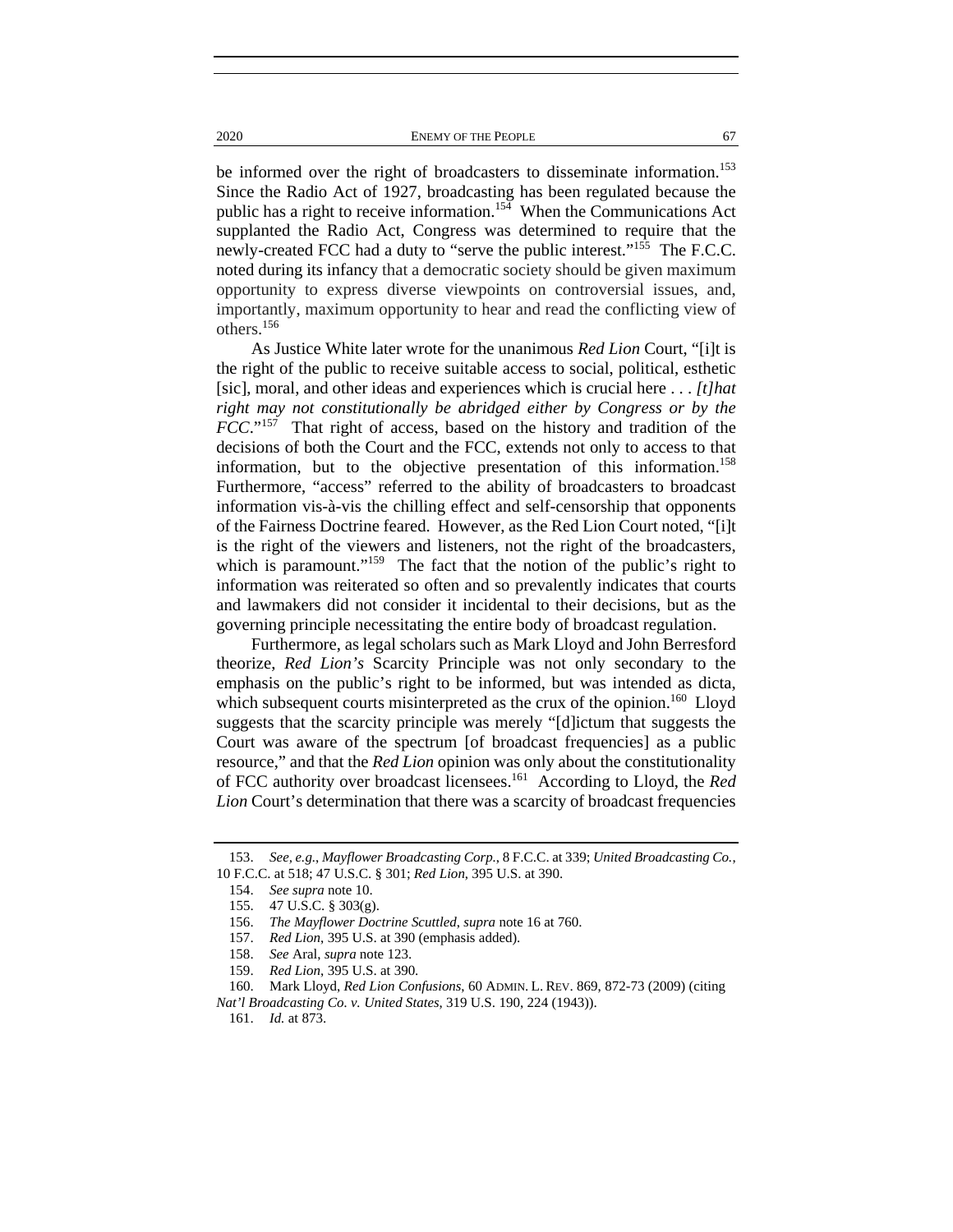was not the conclusion of an engineering or economic analysis, but was the result of a purely legal analysis based on precedent and the record that centered on previous challenges to FCC authority.<sup>162</sup>

This is significant because, as Berresford points out in his 2005 FCC Research Paper, "[t]he Scarcity [Principle] appears to assume that there is a physical thing . . . of which there is a scarce amount . . . 'the radio frequency spectrum,' however, has no discrete physical existence . . . [t]he Scarcity [Principle] thus appears to be based on fundamental misunderstandings of physics."163 Arbitrary rules made up by dead racists are nothing compared to the physical laws governing the reality of the known universe. The question of scarcity was thus "dislodged from the question before the Court" in *Red Lion*: Whether the FCC could constitutionally enforce the Fairness Doctrine.<sup>164</sup>

If the Scarcity Principle is a legal fiction (based on a scientific one), then *Red Lion's* precedential value in upholding Fairness Doctrine 2.0 must rest solely on the end that the very nature of broadcast regulation sought to further from its inception: $165$  the right of the public to receive objective information.<sup>166</sup>

## *Legal Issues Surrounding Online News and Social Media*

Admittedly, the Fairness Doctrine was the product of a time when radio and television was the primary means of mass communication, and the concept of the Internet was as foreign to human civilization as originality is to young adult fiction. While the Fairness Doctrine existed on the Federal Register until 2011<sup>167</sup>—well past the advent of the Internet and 24-hour news cycle—the FCC stopped enforcing it in  $1987$ ,<sup>168</sup> at a time when the world had not yet been introduced to The Simpsons, let alone mediums like Facebook and Twitter. Setting aside the evolving nature of Internet law, which is outside the scope of this article, Fairness Doctrine 2.0 would have to overcome the Scarcity Principle to apply to online-based news and fake news.

 <sup>162.</sup> *Id.* at 874.

 <sup>163.</sup> BERRESFORD, *supra* note 13 (concluding that the Scarcity Principle is no longer valid).

 <sup>164.</sup> *Id.*

 <sup>165.</sup> *Id.*

 <sup>166.</sup> *See supra* notes 145-46*.*

 <sup>167.</sup> Broadcast Applications and Proceedings; Fairness Doctrine and Digital Broadcast Television Redistribution Control; Fairness Doctrine, Personal Attacks, Political Editorials and Complaints Regarding Cable Programming Service Rates, 76 Fed. Reg. 55817, 55818-19.

 <sup>168.</sup> Fed. Comm. Commission, General Fairness Doctrine Obligations of Broadcast Licensees, Report, 50 Fed. Reg. 35418 (Aug. 30, 1985).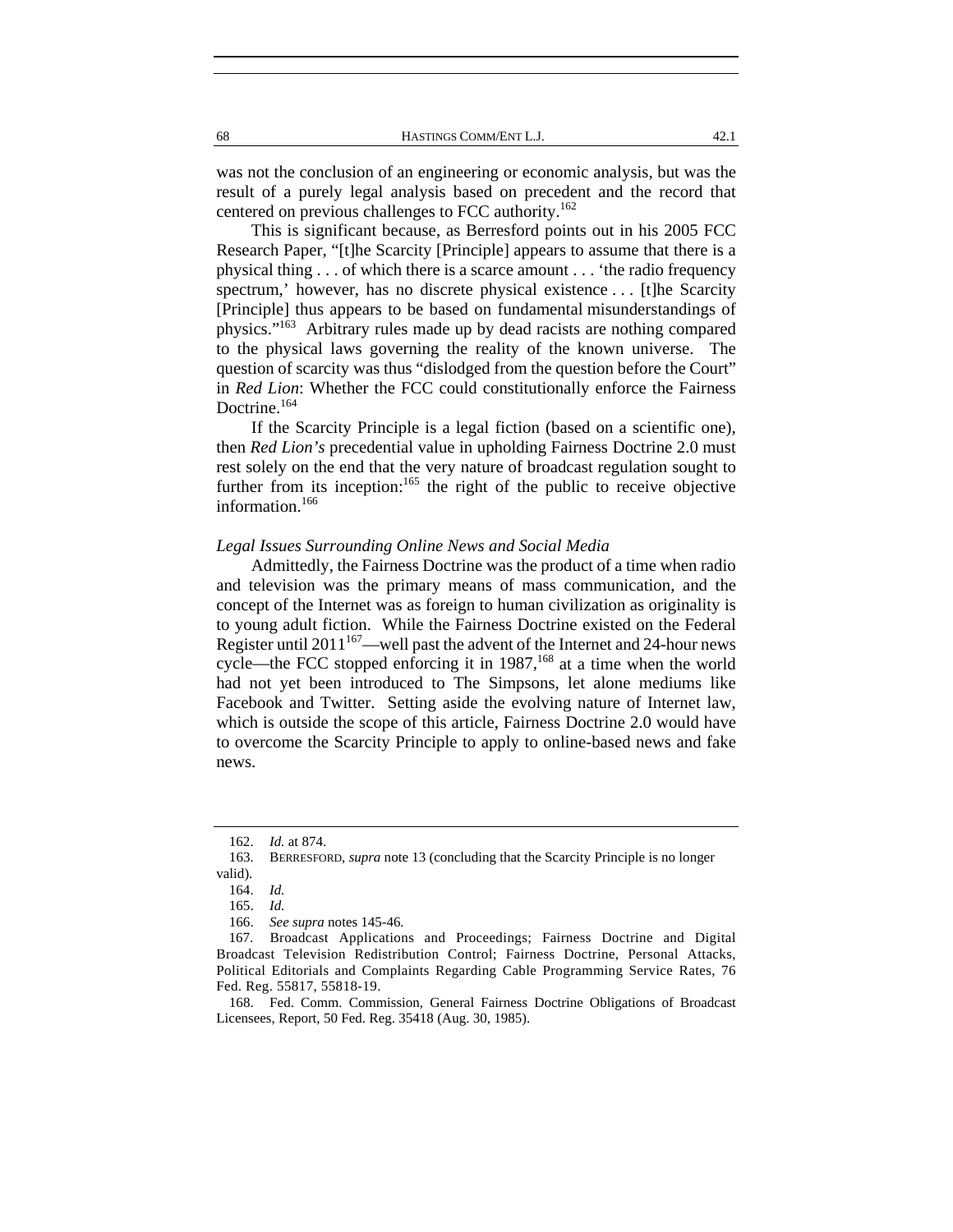2020 ENEMY OF THE PEOPLE 69

While Fairness Doctrine jurisprudence predated the Internet, courts were extremely reluctant to extend the Fairness Doctrine or other limitations on freedom of the press to print media.<sup>169</sup> The reasoning was that unlike broadcast media and frequencies, there was nothing "scarce" being protected by applying the Fairness Doctrine to print media.<sup>170</sup> Because there was (and is) no shortage of paper, ink, and the necessary materials for newspaper, the Scarcity Principle could not apply to print media.<sup>171</sup>

The Internet is, for all intents and purposes, infinite.<sup>172</sup> While access to online content depends on concerns like bandwidth allocation and access to the Internet in general, the potential for individuals and news outlets genuine or otherwise—to share and see information online is effectively limitless.<sup>173</sup> Fairness Doctrine 2.0 could likely not reach the Internet based on the Scarcity Principle alone.

However, as discussed in the foregoing section, the underlying justification for the Fairness Doctrine was not the Scarcity Principle, but the long history and tradition of protecting the public's right to be informed.<sup>174</sup> Coupling this principle with society's increasing reliance on the Internet for information, extending Fairness Doctrine 2.0 to online outlets would likely pass Constitutional muster.

#### **Potential Private Sector and Individual Solutions**

So, what else can we do? The current news situation is less than ideal, and because Fairness Doctrine 2.0 may not be able to reach online outlets, fake news would still exist in that form. Regardless, we as a country can do more than implement Fairness Doctrine 2.0 in order to restore trust in the media.

## *The "Filter Bubble" and Confirmation Bias Problems*

The problem is that despite there being a plethora of media outlets between television, the Internet, radio, and print, many Americans genuinely

173. *Id.*

 <sup>169.</sup> *Telecomm. Research*, 801 F.2d at 507 (citing *Tornillo*, 418 U.S. at 247 (holding that a Florida "right to respond" statute bearing a stark similarity to the Fairness Doctrine, but applied to newspaper editorials, violated the First Amendment)).

 <sup>170.</sup> *Id.*

 <sup>171.</sup> *Id.*

 <sup>172.</sup> *See, e.g., Total Number of Websites*, INTERNET LIVE STATS, http://www. internetlivestats.com/total-number-of-websites (estimating that there were approximately 2 billion unique websites as of 2017, noting a massive spike between 2016 and 2017); *Cf. The Size of the World Wide Web (Internet)*, WORLD WIDE WEB SIZE, https://www.world widewebsize.com/ (estimating that number to be as high as 6 billion as of 2019, consistent with the upward trend between 2016-17); *Cf.* John Koetsier, *How Google Searches 30 Trillion Web Pages, 100 Billion Times a Month*, VENTURE BEAT (Mar. 1, 2013) (claiming that as of 2013, there were upwards of 30 *trillion* web pages).

 <sup>174.</sup> *See supra* notes 147-65*.*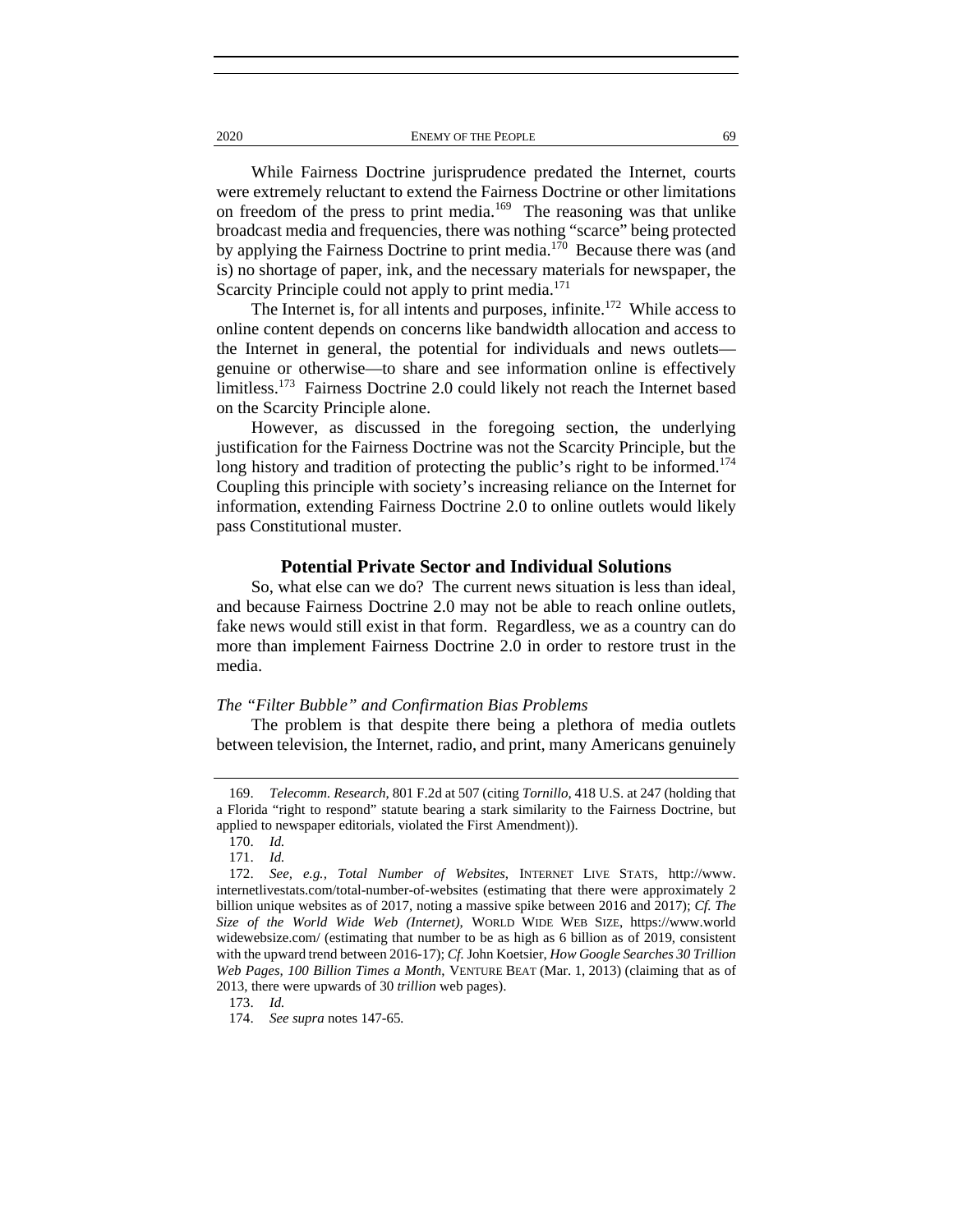70 HASTINGS COMM/ENT L.J. 42.1

believe that there simply is no source of unbiased news; per Gallup, 51% of American adults cannot name a news source that they believe reports neutrally and objectively.<sup>175</sup> While some outlets such as the Associated Press and Reuters are generally seen as less biased than the likes of MSNBC and Fox News, the fact remains that a majority of Americans do not even consider these sources free from partisan bias.

One option is for people to self-police—get their news from left-leaning sources, right-leaning sources, and as neutral of a source as they perceive to exist. Not only are most people unlikely to do this, as it requires effort, but the nature of the evolving Internet makes it extremely difficult.<sup>176</sup> Online outlets like Google and Facebook have algorithms that present news and other content based on what a user has previously viewed, creating a veritable treadmill of one-sided sources.<sup>177</sup>

Eli Pariser explores this phenomenon in his 2011 book *The Filter Bubble*. 178 These algorithms essentially learn an individual user's biases and preferences and agendas based on the user's frequent search terms, social media posts, preferences, and those of that user's friends, and tailor the search results, ads, and news feeds that this user sees to conform with those ideas.179 The result is that this user will see content that mostly conforms to their political ideologies, and over time, exclusively such content.<sup>180</sup> The user is then left in a "filter bubble," seeing—through no fault or even awareness of their own—only information online that that conforms to their pre-existing beliefs.<sup>181</sup> As Pariser phrased it, "[a] world constructed from the familiar is a world in which there's nothing to learn  $\ldots$  [since there is] invisible autopropaganda, indoctrinating us with our own ideas."182 In other words, people truly have to go out of their way if (and that is a big "if") they want to see news that challenges their way of thinking. This seems unlikely to occur on a large enough scale to combat the fake news epidemic.

Even if people went out of their way to find news sources that challenge their points of view, the human mind is loath to accept ideas that it does not already agree with.<sup>183</sup> This phenomenon is called confirmation bias—the notion that people tend to give more credence to ideas and stories that

 <sup>175.</sup> Jeffrey M. Jones & Zacc Ritter, *Americans See More News Bias; Most Can't Name Neutral Source*, GALLUP (Jan. 17, 2018), https://news.gallup.com/poll/225755/americansnews-bias-name-neutral-source.aspx.

 <sup>176.</sup> *Invisible Sieve*, THE ECONOMIST (June 30, 2011), https://www.economist.com /books-and-arts/2011/06/30/invisible-sieve?story\_id=18894910&fsrc=rss.

 <sup>177.</sup> *Id.*; *see also* ELI PARISER, *THE FILTER BUBBLE: HOW THE PERSONALIZED WEB IS CHANGING WHAT WE READ AND HOW WE THINK* (2012).

 <sup>178.</sup> *See* PARISER, *supra* note 177 at 5.

 <sup>179.</sup> *Id.* at 6.

 <sup>180.</sup> *Id.*

 <sup>181.</sup> *Id.*

 <sup>182.</sup> *Id.* at 10.

 <sup>183.</sup> SCOTT PLOUS, THE PSYCHOLOGY OF JUDGMENT AND DECISION MAKING 233 (1993).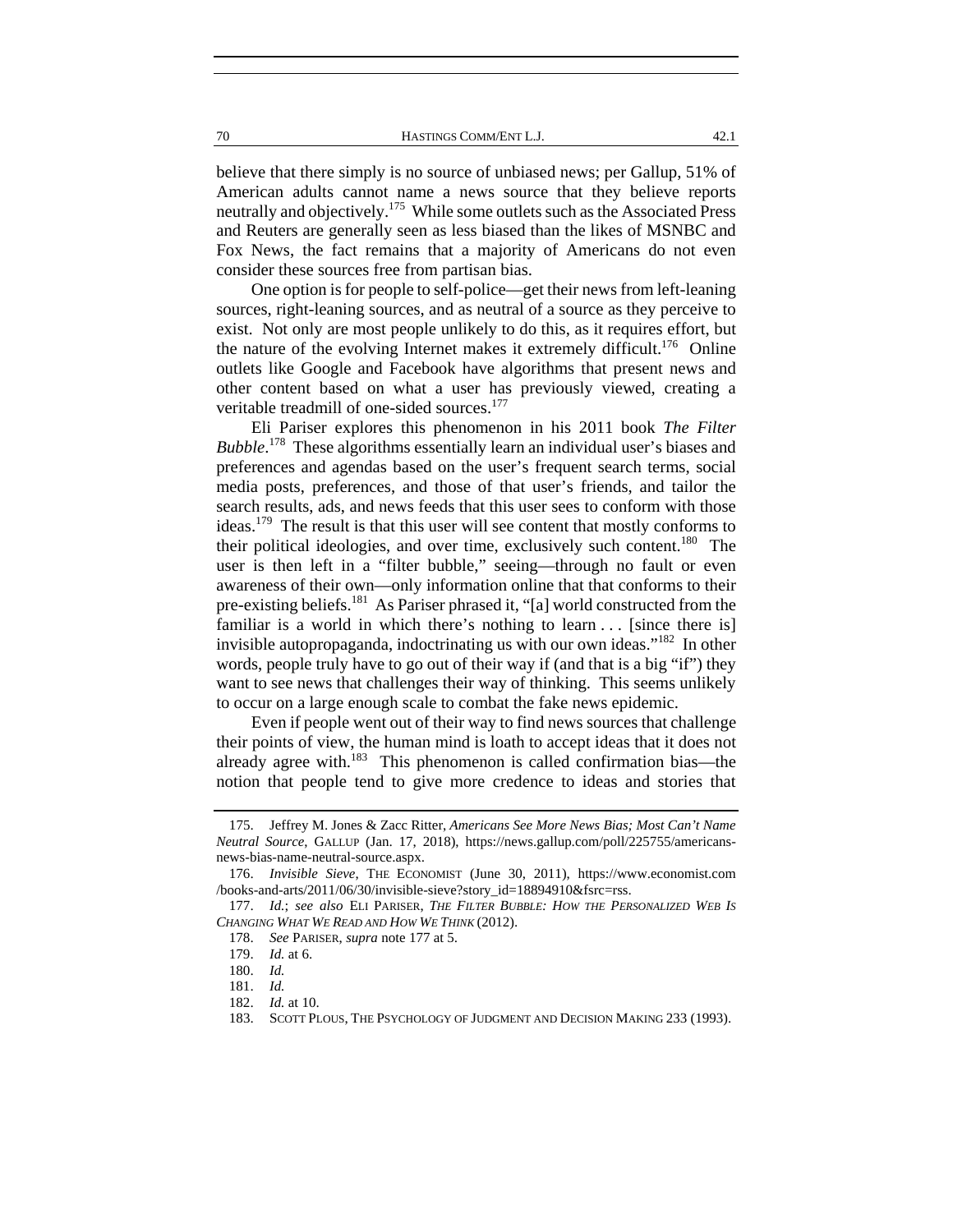reinforce their preexisting beliefs than to ideas that contradict them.<sup>184</sup> In other words, people naturally believe what they want to—we are obstinate by design.

Any solution grounded in self-policing or reliance on the private sector rather than a regulatory solution would have to overcome the massive hurdles of the filter bubble and confirmation bias. For a nation like the United States that was founded—and prides itself—upon steadfastness and sticking to one's convictions, these solutions would therefore likely be unsuccessful.

## *Social Networks Self-Policing—"The Market Will Regulate Itself"*

As discussed above, the bulk of online fake news is distributed and consumed through links on social media sites like Facebook and Twitter.<sup>185</sup> Ordinarily, this is the type of thing that can be regulated by market forces rather than by government intervention. Theoretically, if a product is bad or a business provides poor services, consumers will simply switch to an alternative. Businesses seek to fix bad practices in order to keep existing customers and attract new ones. American history is replete with instances of market forces purging counterproductive and harmful business practices without the need for government intervention; slavery,<sup>186</sup> unsanitary food production,<sup>187</sup> child labor,<sup>188</sup> segregation,<sup>189</sup> and the use of asbestos<sup>190</sup> are prime examples of this.<sup>191</sup>

In the context of social media, if one platform becomes notorious for fake news, users will theoretically switch to a different platform, incentivizing the original platform to crack down on that fake news. However, this presupposes that alternatives exist. Facebook and Twitter combine for the overwhelming market share of social media<sup>192</sup> (surprisingly, Pinterest accounts for over 16% of the social media market, but the same statistics

 192. *Social Media Stats Worldwide*, STAT COUNTER GLOBAL STATS, http://gs.statcou nter.com/social-media-stats.

 <sup>184.</sup> *Id.*

 <sup>185.</sup> Aral, *supra* note 123 at 1147.

 <sup>186.</sup> U.S. CONST. amend. XIII.

 <sup>187. 21</sup> U.S.C. § 601 (1907).

 <sup>188. 29</sup> U.S.C. § 212 (1938).

 <sup>189.</sup> *See generally Brown v. Bd. Of Ed.*, 347 U.S. 483 (1954).

 <sup>190. 15</sup> U.S.C. § 2607 (1988).

 <sup>191.</sup> This is obviously sarcasm. These problems all involved an economic paradigm that was financially beneficial to business owners but hugely detrimental to society for other policy reasons. All were solved by legislation, litigation, administrative action, or civil war. Businesses had no incentive to discontinue them, as moving away from these paradigms would (and did) cost a tremendous amount of money. Absent governmental action, these practices would have most likely continued far longer than they did, if not indefinitely.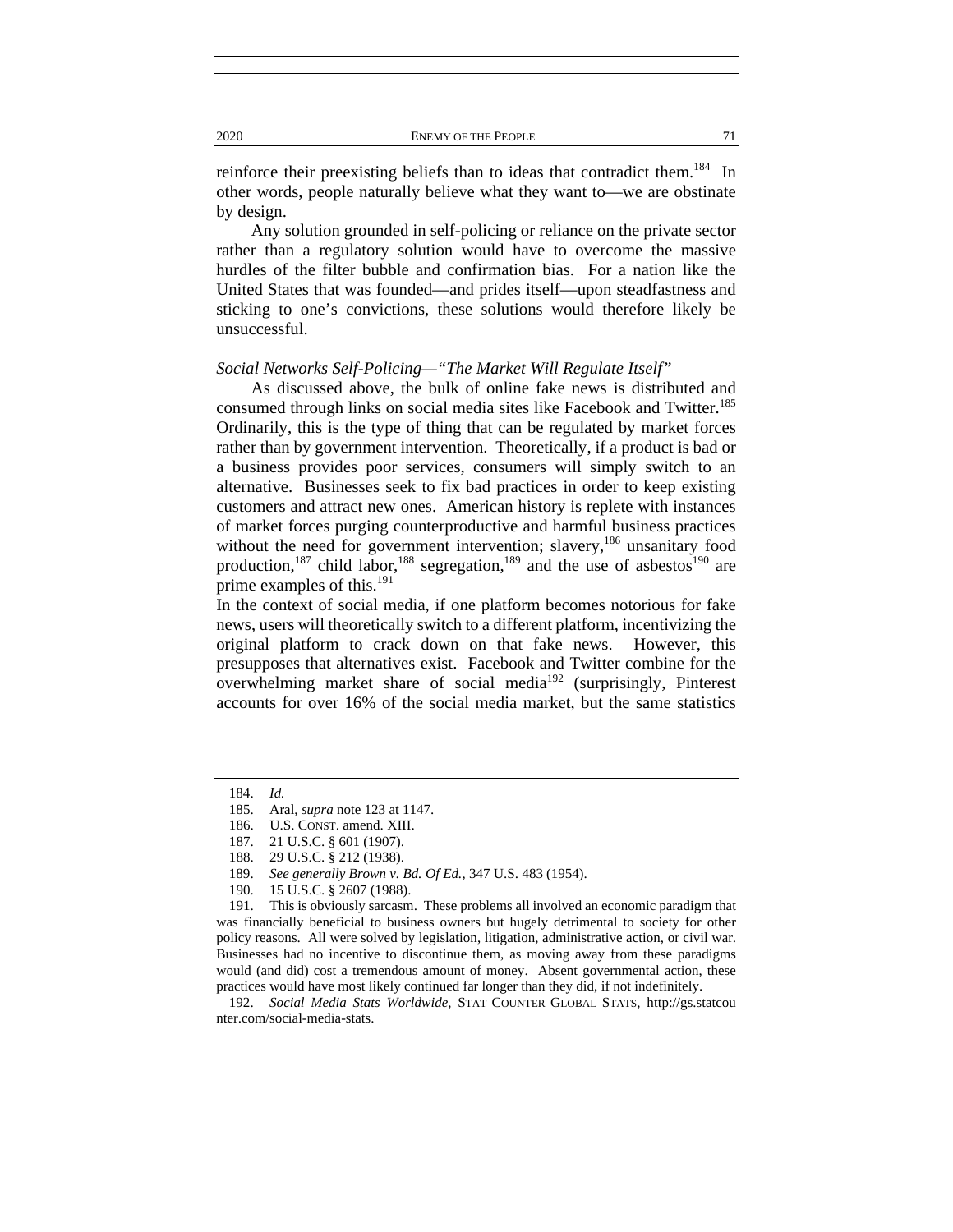indicate that Pinterest users do not get news there).<sup>193</sup> Because there are so few major social media platforms, users have few real alternatives to switch to. Facebook and Twitter therefore have no economic incentive to take sweeping measures to remove fake news from their platforms.

Admittedly, in recent years, these sites have taken moderate steps to reduce the amount of fake news shared on their sites, such as deleting accounts that routinely share fake news articles.<sup>194</sup> Facebook has also put public service ads on users' feeds decrying fake news and the use of fake accounts.195 In June 2018, Twitter announced that it would take efforts to increase transparency by disclosing who pays for political ads on its site, and how much those parties spend on those ads.<sup>196</sup>

Facebook has implemented several journalistic efforts, including its partnership with fact-checking organizations, the Facebook Journalism Project—which is aimed at helping newsrooms get more digitally savvy and the News Integrity Initiative, which Facebook helped in part to fund.<sup>197</sup> However, as Matthew Ingram notes, these seem to be more public relations stunts than anything else.<sup>198</sup>

As Ingram points out, "Facebook focuses on engagement—time spent, clicks, and sharing—rather than quality or value."199 This is because, like most other social media sites, Facebook's revenue come predominately from advertising, $200$  which, online, is predicated around gathering views and clicks; the more pageviews or clicks a site gets, the more valuable its ad space is, and the more revenue it can generate through ad sales.<sup>201</sup> In other

 <sup>193.</sup> Monica Anderson & Andrea Caumont, *How Social Media is Reshaping News*, PEW RESEARCH CTR. (Sept. 24, 2014), http://www.pewresearch.org/fact-tank/2014/09/24 /howsocial-media-is-reshaping-news/ (explaining that while 15% of those polled used Pinterest, none used Pinterest to get news).

 <sup>194.</sup> Louise Matsakis, *Facebook Cracks Down on Networks of Fake Pages and Groups*, WIRED (Jan. 23, 2019), https://www.wired.com/story/facebook-pages-misinformationnetw orks/.

 <sup>195.</sup> *Ctr. For Investigative Reporting v. Southeastern Pennsylvania Transp. Auth.*, 337 F. Supp. 3d 562, 583 (E.D. Penn. 2018).

 <sup>196.</sup> Selina Wang, *Twitter Will Show Who Pays for Ads and How Much They Spend*, BLOOMBERG (June 28, 2018), https://www.bloomberg.com/news/articles/2018-06-28/tw itter-will-show-who-pays-for-ads-and-how-much-they-spend.

 <sup>197.</sup> Matthew Ingram, *The Facebook Armageddon*, COLUM. JOURNALISM REV. (Jan. 18, 2018), https://www.cjr.org/special\_report/facebook-media-buzzfeed.php/.

 <sup>198.</sup> *Id.*

 <sup>199.</sup> *Id.*

 <sup>200.</sup> *In Re Facebook, Inc. IPO Securities and Derivative Litigation*, 986 F. Supp. 2d 487, 493-94 (S.D.N.Y. 2013) ("[Facebook's] advertising revenue accounted for 98%, 95% and 85% of the Company's revenues in 2009, 2010, and 2011 respectively."); *see also* Mansoor Iqbal, *Twitter Revenue and Usage Statistics (2018)*, BUSINESS OF APPS (Nov. 12, 2018), http://www.businessofapps.com/data/twitter-statistics (explaining that \$650 million out of Twitter's \$758 million in 2018 revenue came from advertising).

 <sup>201.</sup> *In re Facebook, Inc. PPC Advertising Litigation*, 282 F.R.D. 446, 450 (N.D. Cal. 2012).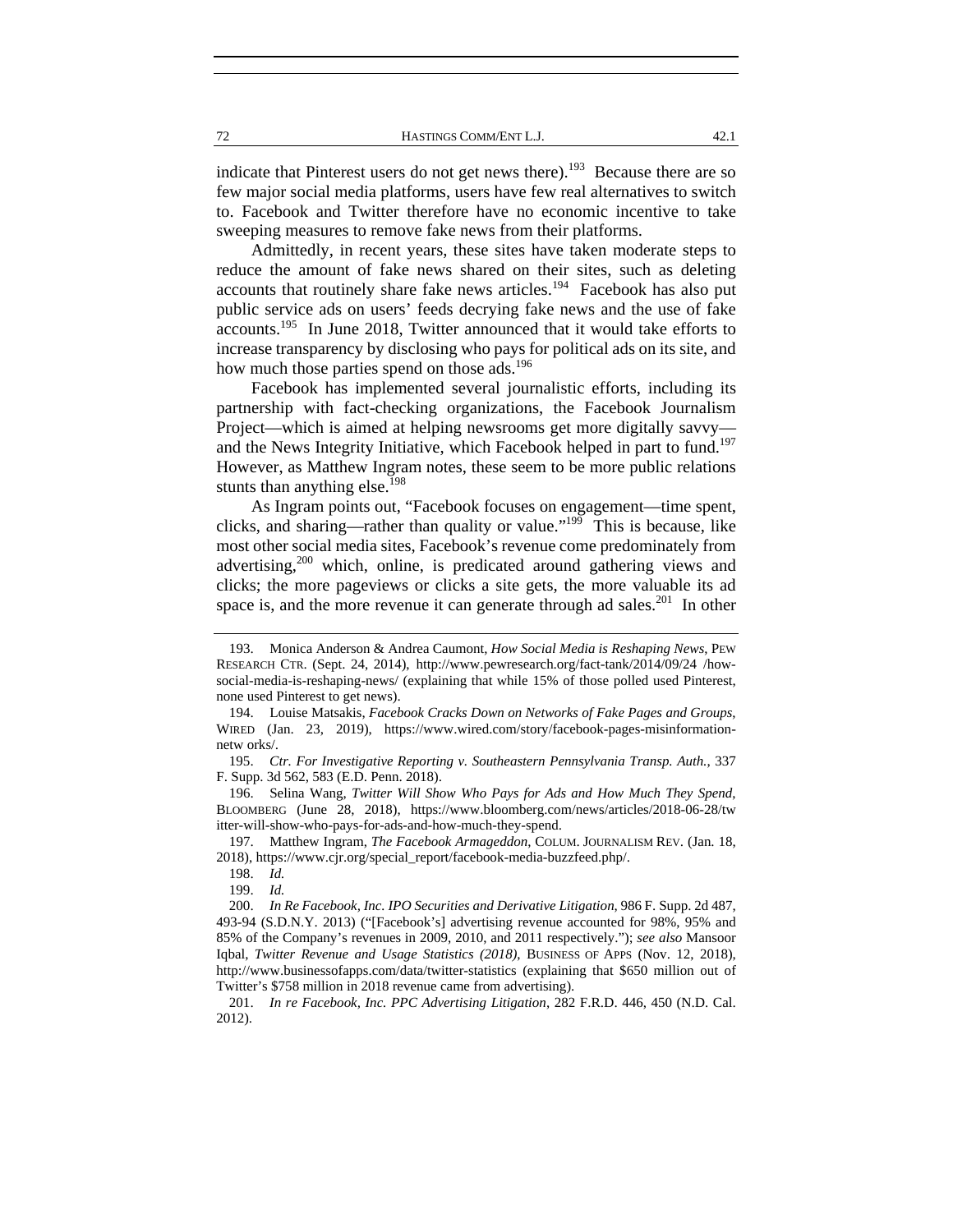words, Facebook and other social media sites gets paid based on their site's traffic, regardless of the authenticity of the content they host. $^{202}$ 

Because there is no economic incentive for social media sites to take major steps towards purging fake news, it is very doubtful that the Social Media market will regulate away fake news.

#### *Watchdog Agencies*

Partially in response to the rising bias in media and the epidemic of fake news, entities like Politifact and Snopes appeared to fact-check claims by politicians and news agencies alike. Politifact publishes objective, factchecked reports examining dubious claims from politicians and news sources to "give citizens the information they need to govern themselves in a democracy."203 Snopes got its start in the mid-1990s debunking urban legends and hoaxes, and has evolved into the Internet's largest fact-checking site.<sup>204</sup> Both sites are replete with articles examining claims from politicians, news outlets, and even viral political memes, and cite to original sources to support their conclusions regarding a given claim's accuracy.<sup>205</sup>

Websites like Facebook and Twitter have used independent factchecking organizations from across the political spectrum to identify false and misleading information.<sup>206</sup> However, as explained in the foregoing section, these sites currently have no incentive to take lasting steps to keep fake news from their platforms.

One way for people to make sure that they do not fall victim to fake news is to cross-check media that they consume against reports on PolitiFact or another watchdog site. However, in addition to sheer human laziness, this does not take into account the issue of confirmation bias, where people are reluctant to accept the idea that a proposition that confirms their beliefs is incorrect.<sup>207</sup> If people are loath to disbelieve stories with which they agree, they are extremely unlikely to go out of their way to disprove them, even if the stories are dubious on their face.

 <sup>202.</sup> *Id.*

 <sup>203.</sup> Angie Drobnic Holan, *The Principles of the Truth-O-Meter: PolitiFact's methodology for independent fact-checking*, POLITIFACT (Feb. 12, 2018, 12:00 PM), http://w ww.politifact.com/about.

 <sup>204.</sup> *Snopes is the internet's definitive fact-checking resource*, SNOPES, https://www. snopes.com/about-snopes.

 <sup>205.</sup> *See, e.g.*, Louis Jacobson, *Checking Kamala Harris on Tax Refunds and the GOP Tax Law*, POLITIFACT (Feb. 13, 2019), https://www.politifact.com/california/statements/2019 /feb/13/kamala-harris/checking-kamala-harris-tax-refunds-and-gop-tax-law; Dan MacGuill, *Did Beto O'Rourke Say Old People and Wounded Veterans Should Be 'Thrown in the Trash'?*, SNOPES (Jan. 2, 2019), https://www.snopes.com/fact-check/beto-veterans-elderlytrash-garbage/.

 <sup>206.</sup> Regina Rini, *How to Fix Fake News*, N.Y. TIMES (Oct. 15, 2018) https:// www.nytimes.com/2018/10/15/opinion/facebook-fake-news-philosophy.html.

 <sup>207.</sup> *See supra* notes 178-79.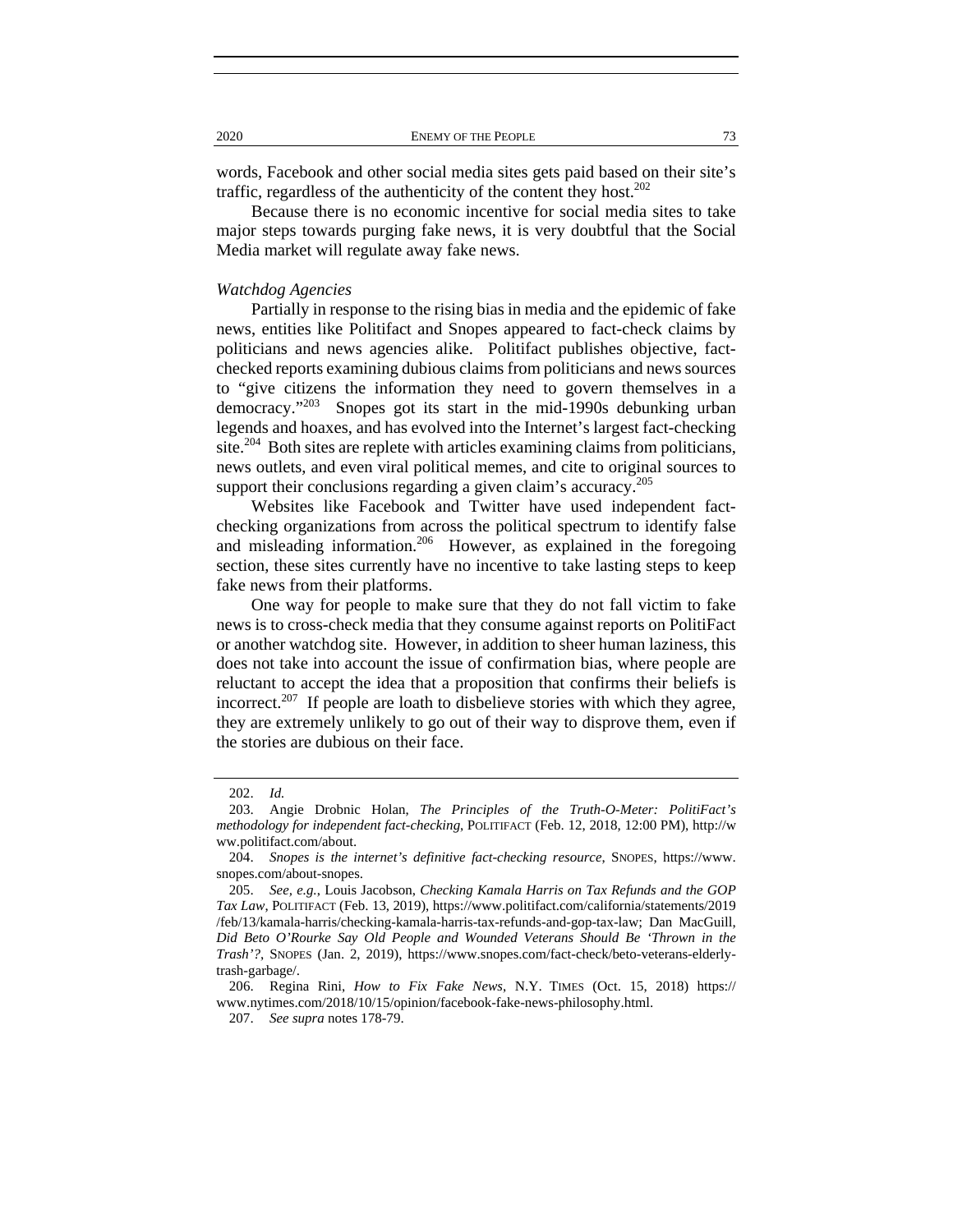In short, people are not fans of being proven wrong, and will not seek out opportunities for such punishment.

## *Good Ol' Fashioned American Skepticism*

We are, at the end of the day, each the masters of our own domain. We as consumers choose where we get our news, and what steps we take to ensure that the information we receive is legitimate. Whether or not Fairness Doctrine 2.0 ever sees the light of day, the American people bear the burden of seeking reliable journalism.

Although there is a ton of biased and otherwise unreliable journalism, there is also a ton of objective, fact-based journalism. As reflected in the foregoing discussion, news sources like the Associated Press, Reuters, and CBS do a much better job of separating fact from opinion than outlets like MSNBC and Fox News, and rarely (if ever) present stories that are simply not grounded in fact.<sup>208</sup> Furthermore, none of the Associated Press, Reuters, and CBS require a paid membership to view their online content, so anyone with Internet access can get news from them.<sup>209</sup>

Americans should—and, if trust in journalism is to be restored, must get more news from relatively unbiased sources like the Associated Press or Reuters, get less news from biased sources like MSNBC and Fox News, and completely avoid sources like Infowars and World News Daily Report, which are, in the words of Vanessa Otero, "nonsense damaging to public discourse."<sup>210</sup>

Additionally, notwithstanding confirmation bias, Americans should use fact-checking sites like Snopes and Politifact to corroborate or discredit questionable claims. As difficult as it may be to go off the beaten path to disprove a piece of ostensibly good news, the alternative is falling victim to fraudulent claims and basing decisions on misinformation. The solution is for us as consumers of media to swallow our pride and be skeptical of dubious claims. We need to dismiss suspect news reports based on our own sense of truth and falsity; if it sounds unlikely to have happened, it probably did not.

Americans need to consume less news over social media, where fake news spreads like wildfire. We should avoid websites like the Huffington Post and Breitbart, which are extremely biased.<sup>211</sup> Even if these are people's go-to news sites, it is not hard hard to set Chrome or Firefox to open to a set of news pages that the user designates. If people set their browsers to open

 <sup>208.</sup> *Media Bias Chart* 5.0, *supra* note 99.

 <sup>209.</sup> CBS NEWS, https://www.cbsnews.com/; ASSOCIATED PRESS NEWS, https://www. apnews.com/; REUTERS, https://www.reuters.com/.

 <sup>210.</sup> *Id.*

 <sup>211.</sup> *Media Bias Chart* 5.0, *supra* note 99.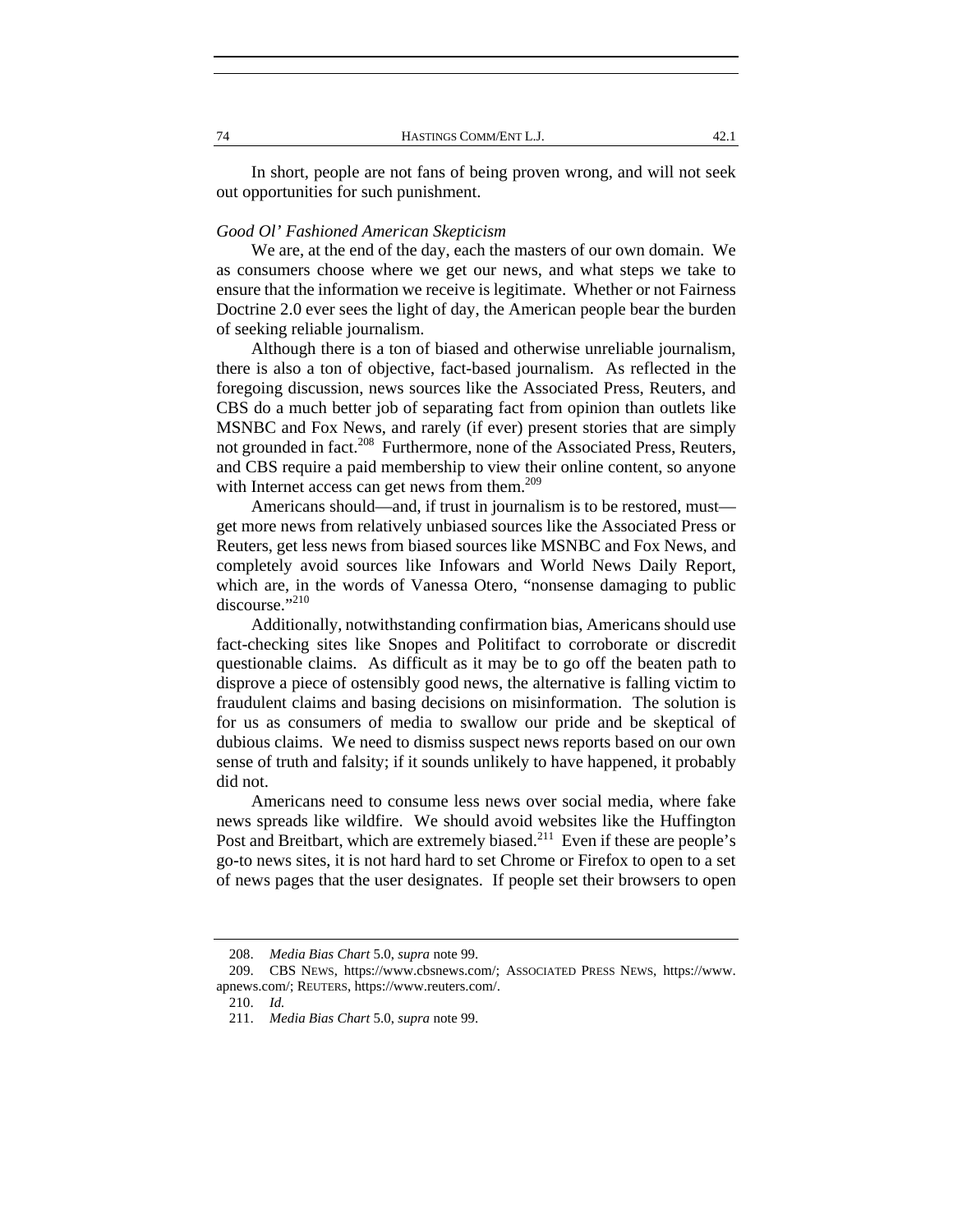up to news sites like Reuters or the Associated Press, they would immediately see news from reliable, objective sources.

Furthermore, it is imperative that we educate children to be skeptical of what they hear on the news or see online and encourage critical thinking skills. The fundamentals of media literacy should occupy a central place in middle school and high school curriculums, arming students with the critical mind-set today's media landscape demands.<sup>212</sup> If children are able to differentiate reliable sources of information from unreliable ones, the next generation will be far better off in terms of finding good sources of news and fostering an informed electorate.

Regardless of Fairness Doctrine 2.0 or other regulations, the onus is ultimately on us to make sure that the news we consume is legitimate.

## **Conclusion**

The United States is faced with a crisis of distrust in the media the likes of which it has never seen before. Abject media bias and online fake news have created a situation in which most Americans cannot even name an unbiased news source. Because of its ability to hold broadcasters accountable for the objectivity of their content, Fairness Doctrine 2.0 would go a long way towards healing the wounds that media bias and fake news have inflicted on American discourse.

At the end of the day, however, the burden to think critically, question suspect claims, get information from reputable sources, and hold media outlets accountable for the accuracy and objectivity of their reporting lies upon us as consumers of media. The solution—if one can possibly exist is to heed the warnings of the elementary school computer lab teachers across the country: think critically, and do not believe everything we read online. As we scroll through Facebook or see an article come through our newsfeed, it is up to us to ask, "[i]s Hitler's son *really* writing a sequel to *Mein Kampf*?"<sup>213</sup> "[d]id the Clinton campaign really have a Democratic National Committee employee murdered?"<sup>214</sup> "[a]re Navy SEALs really disallowed from wearing dark camouflage paint because of its similarity to blackface?"215

 <sup>212.</sup> Schwartz, *supra* note 122.

 <sup>213.</sup> *Argentina: Alleged Son of Adolf Hitler Plans to Write Sequel to Mein Kampf*, WORLD NEWS DAILY REPORT (Nov. 10 2018), https://worldnewsdailyreport.com/argentinaalleged-son-of-adolf-hitler-plans-to-write-sequel-to-mein-kampf/ (last visited Nov. 11, 2018) (claiming that Adolf Hitler's ostensible biological son—born eight years after Hitler's death—is writing a sequel to the infamous *Mein Kampf*).

 <sup>214.</sup> Jonah Engel Bromwich, *How the Murder of a D.N.C. Staff Member Fueled Conspiracy Theories*, N.Y. TIMES (May 17, 2017), https://www.nytimes.com/2017/05 /17/us/seth-rich-dnc-wikileaks.html.

 <sup>215.</sup> Wob Weego, *Navy Seals No Longer Allowed To Wear Blackface*, DUFFELBLOG (Nov. 2, 2018), https://www.duffelblog.com/2018/11/navy-seals-blackface; *cf.* Dan Evon*,*